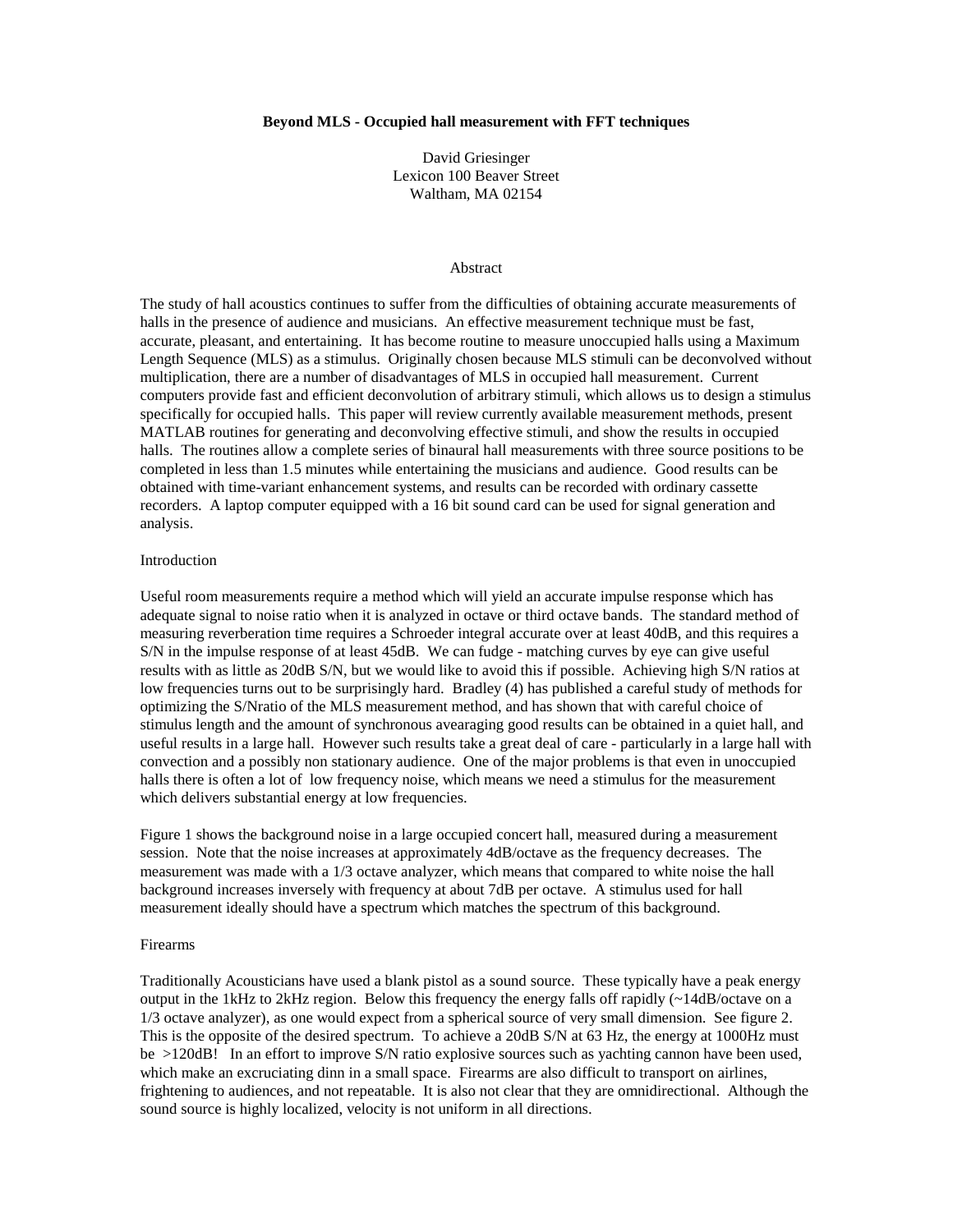Figure 3 shows the spectra from a single blank pistol shot measured in the MIT anechoic chamber from four directions simultaneously. The source was a child's cap pistol with rotary caps. To make a louder sound the powder from 5 caps was loaded into a single shot. The pistol appears to be omnidirectional except at low frequencies, where there is a rise in energy from the side. This particular pistol was open from the side, and was blocked from the front and from the top. The spectrum has more high frequency energy than the spectrum of figure 1, which used a .38 caliber blank pistol loaded with black powder. Note the decrease in energy below 1000Hz is about 10dB/octave (on a 1/3 octave analyzer this would be 13dB/octave.)

### Balloons

Another traditional source has been balloons. Compared to firearms a 12" or 15" balloon is a relatively large source, and it bursts with a step function in pressure, which has greater low frequency content than an impulse. As a consequence there can be a useable amount of low frequency energy in a balloon burst even when the peak sound level in the 1000Hz band is not painfully loud. In an effort to increase the low frequency content very large balloons can be used - some consultants use balloons as large as 32" diameter. Balloons are also perceived by audience and musicians as harmless and entertaining - but only before you pop one at close range. They are still very loud. Ear protection is recommended for people within a few feet of the burst.

The major disadvantage of balloons is their extreme lack of repeatability and poor omnidirectionality. Balloons do not pop uniformly. A rip develops and spreads around the balloon in an unpredictable way. The spectrum of the burst depends strongly on direction. We pop balloons with a knife blade pointing down, inserted into the side of the balloon. On the average this method seems to produce a burst of high frequency energy in the direction opposite to the knife, and a burst of low frequency energy in the direction of the knife, with the side and up and down somewhere inbetween. We did a few tests of balloon bursts in the MIT anechoic chamber, and the results are alarming: Figure 4 and 5 show some results. Unfortunately the directionality of the source is important to measurements of intelligibility or clarity. For example, if the source emits frequencies in the 1kH to 4kHz bands more strongly in the direction of the microphone much higher values of clarity can be obtained than if the source were non directional. We have made many measurements using both a dodecahedral loudspeaker and a balloon, and if the balloon is popped with the knife in the lateral direction the Clarity 80ms value is usually (but not always) within 2dB.

### Handclaps

Handclaps are another convenient source of impulsive sounds. However they also suffer from poor low frequency content and poor omnidirectionality. The source is easily available and non threatening to hall management. For this reason recorded handclaps are very useful. Figure 6 shows a set of handclap spectra.

In an effort to make repeatable omnidirectional measurements many researchers use a special loudspeaker with 12 drivers arraigned in a dodecahedron. A small dodec loudspeaker is reasonably omnidirectional up to 2kHz, but still should be carefully oriented toward the microphone if repeatable results are desired at 4kHz and above. Because the volume of the loudspeaker divided by the number of drivers is small, the fundamental resonance of a dodec is usually in the range of 200Hz to 300Hz, which means the speaker must be driven with a lot of power to produce useable energy at 100Hz. With a high powered amplifier it is possible to excite such a speaker with a step function click and obtain useful values for clarity and reverberation time, at least in bands above the fundamental resonance. This method is particularly useful when there are time varying elements in the room acoustics, but the signal to noise ratio at low frequencies is poor.

### Predicting the S/N of convolution methods

S/N can be improved with convolution techniques - see 1,2,3,4,6,7,9. There is a simple argument for calculating the expected S/N from such techniques once we know the length of the stimulus and the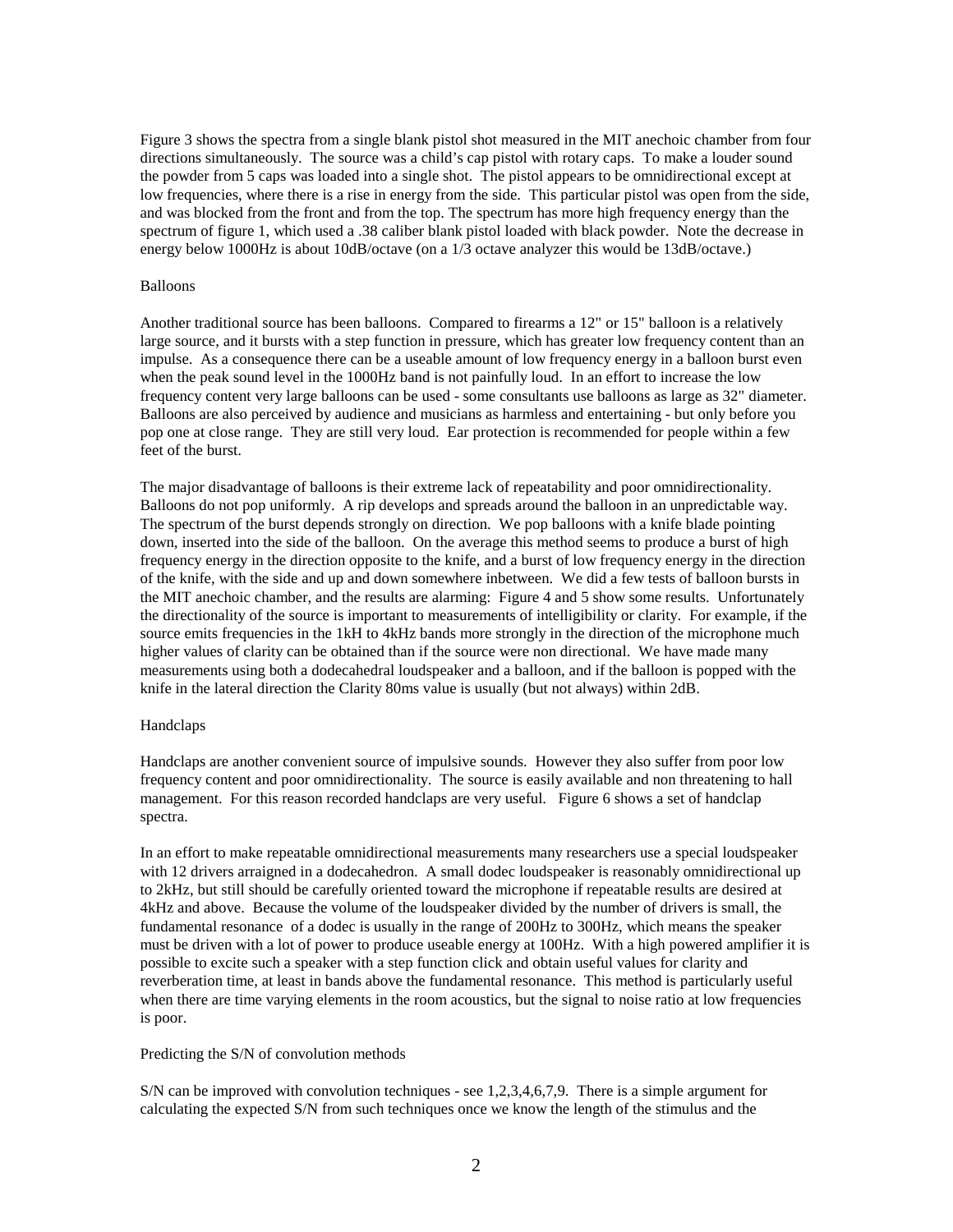measurement bandwidth. In this example we will assume we are making a measurement in the octave band centered on 1000Hz. The bandwidth is about 700Hz, and the inverse bandwidth is about 1.4ms. The effect of the deconvolution process is to compresses the energy which came from the loudspeaker during the stimulus period into a time window given by the inverse bandwidth of the analysis filter. If we have an MLS stimulus of 3 seconds length, then when we deconvolve the response to the stimulus the energy received over all 3 seconds is concentrated into 1.4ms, giving a concentration factor of 10\*log10(3/.0014) or 33dB. Only the total length of the stimulus matters - we could get the same concentration by using a 1 second stimulus and synchronously averaging 3 times. The time window of the analysis is determined by the filter. If we were using a block FFT for analysis, then the block time determines the concentration factor, at least for a single reflection.

1. Concentration factor =  $10*log10$ (stimulus time/analysis time)

To find the expected S/N of the measurement we can measure the loudness of the stimulus at the microphone position (in the 1kHz octave band), and subtract the background sound pressure to get the stimulus/background ratio. If we are using a 1kHz one octave filter for analysis, the expected S/N for our hall measurement would be found by adding 33dB. Alternately we can calculate the expected sound pressure from the source loudspeaker at the measurement distance, and compare this pressure to the values in figure 1 to find the expected S/N.

For example, lets assume we are measuring a room with a microphone at a distance of 10meters from the source. Lets further assume that we are driving the loudspeaker with a power of 10 watts, and the speaker has an efficiency of 0.1%. We can use standard formulas to calculate the SPL at our measurement position, which is about 70dB.

At standard temperature and pressure, (from Beranek "Acoustics" section 10.65) where r is the distance in feet, W is the acoustic power of the speaker, R' is the room constant in feet $\wedge$ 2, and Q is the loudspeaker directivity factor:

2.  $SPL = 10log10(W) + 130dB + 0.5dB + 10*log10((Q/4pi*r^2) + 4/R')$ 

3.  $R' = S^*a/(1-a)$ 

For R', S is the total area in square feet, and a is the average absorption

Lets assume our 10 watt excitation is an MLS sequence of 3 seconds length, and we will decode a single repeat (no synchronous averaging.) Further assume that the sampling rate is ~12kHz, giving 4kHz as the highest octave band. (These numbers are typical of current measurement systems.) Equation 2 gives a sound pressure ~70dB SPL.

To find the S/N in octave bands, we must consider the spectrum of the source. The unequalized MLS spectrum is white, which means half the energy is in the highest band (4kHz), 1/4 the energy is in the 2kHz band, 1/8 in 1kHz, down to 1/128 of the energy in the 63Hz band. Thus the loudness at 4kHz is 70db -3dB or 67dB, and the loudness in the 63Hz band is 70dB - 21dB or 49dB. These loudnesses are increased by the time compression ratio. In this case the factor is 33dB for the 1000Hz octave band with no window averaging. Since the analysis filter width decreases with frequency the compression factor decreases by 3dB per octave, so for 63Hz the compression factor is 21dB. Thus for this measurement we would expect "loudness" numbers of 94dB at 1kHz, going down 6dB per octave to 70dB at 63Hz. (Note that for a block FFT analysis system the block size does not decrease with frequency and the compression factor is constant.)

From figure 1, if we add 4.7dB to convert from 1/3 octave noise levels to octave band noise levels, we find the noise level in dB SPL in 1 octave bands, occupied hall:

1kHz=39dB, 200Hz=46dB, 100Hz=50dB, 50Hz=55dB If we compare this to the expected "loudness" values above we find expected S/N values of: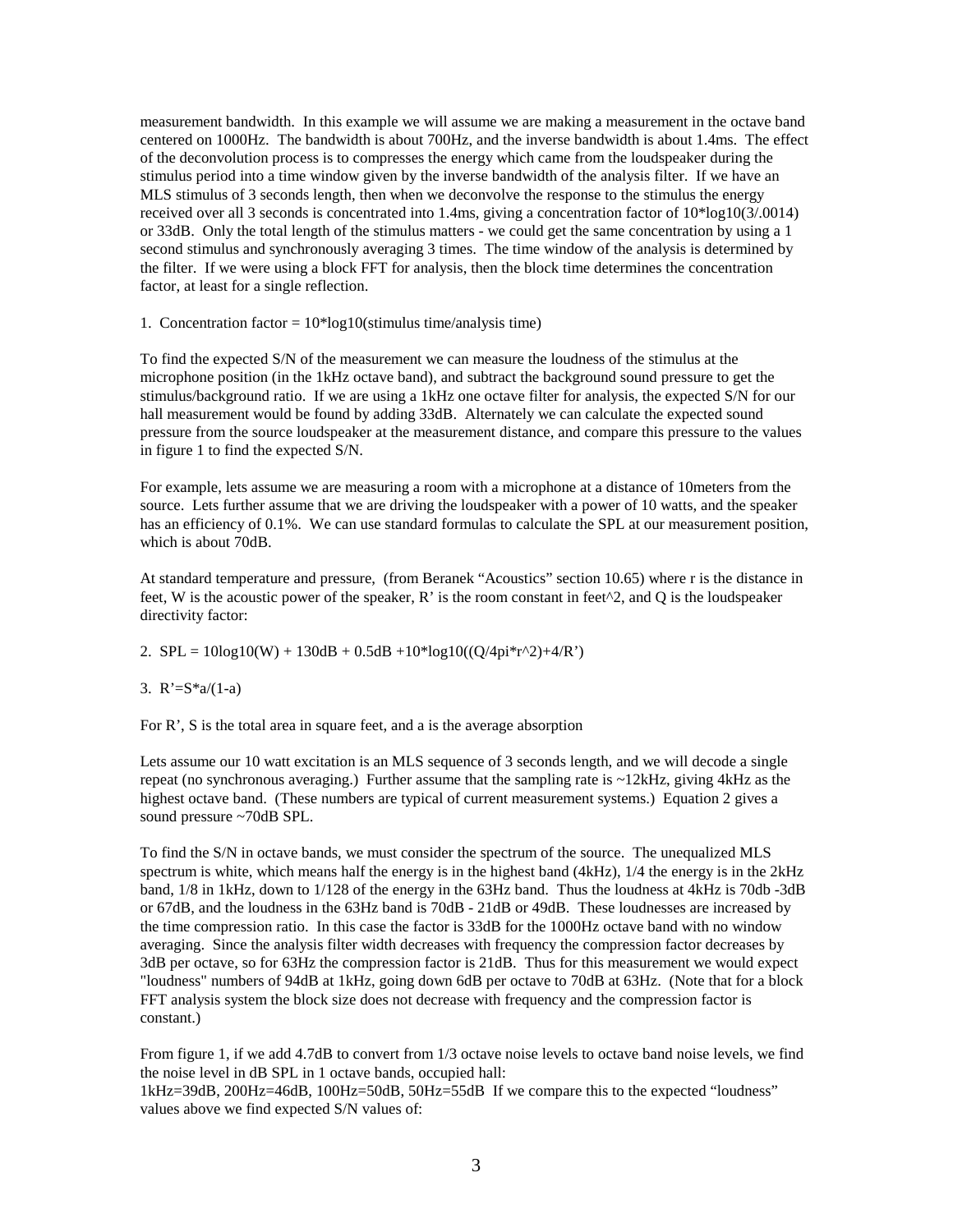| Expected hall S/N: | 56dB at 1000Hz   |
|--------------------|------------------|
|                    | 15 $dB$ at 63Hz. |

As can be seen, a major problem with an MLS measurement is the white spectrum of the source, which does not match the noise spectrum of the hall. A better match occurs with the red spectrum of appendix 2. However, 56dB at 1000Hz is quite adequate in practice. This calculation indicates that a higher source power or a longer stimulus length would be useful at low frequencies, as is well known in practice.

A number of factors conspire to make the observed S/N values lower than predicted. This issue is discussed well in a recent paper by Bradley. 50dB S/N is difficult to exceed in the field. For example, using a red stimulus and a high quality electronic reverberation unit yields S/N values at 1000Hz of about 65dB even with no added noise. This limit appears to be due to the 16bit resolution in the A/D and D/A converters used in the computer sound card. The apparent S/N of a single reflection is also reduced by a measurement system which uses block FFTs. Our analysis system uses a block size of 43ms, which results in a concentration factor of 18dB, not 33dB. (In practice the reduction in S/N is less with the block system, since multiple reflections add together.) In theory we can raise the S/N by increasing the stimulus length, either by using a longer sequence or by synchronously averaging. As Bradley shows, this may work well at low frequencies, but can have difficulties at high frequencies. At high frequencies the major limits to the S/N of MLS measurements are distortion and non time invariant effects.

# Disadvantages of MLS

As can be seen above, a major disadvantage of MLS is that the source spectrum is white, and the room spectrum is closer to red (increasing at 7dB per octave at low frequencies.) This problem appears to be easily overcome by equalizing the spectrum to pink or red before the loudspeaker amplifier, and then correcting this equalization when the signal is decoded. (In our simulations we use FFT deconvolution, which allows us to use the red stimulus directly to deconvolve the red response.) However when we equalize the MLS sequence we change its waveform drastically. The MLS stimulus is no longer a sequence of ones and zeros. It becomes a pseudorandom noise signal, with a crest factor of about 10dB. Amplifier power is usually rated for sine waves, which have a crest factor of 3dB, so once we equalize the signal we need about 7dB more peak amplifier power than the desired average output. We need a 100 watt amplifier to deliver a clean 20 watts average into the loudspeaker. This is possible, but heavy. It is not likely that a battery operated amplifier would be practical.

There are other problems. It is desirable in practice to record the response of the room using DAT recorders, and to decode the results later in the laboratory. If we want maximum signal to noise ratio at high frequencies this requires that the clocks of the computer generating the signal and the clocks in the DAT machines to be stable to  $+1$  sample over the entire averaging period, which may be 3 to 12 seconds. This stability can be achieved by small DAT recorders - but only if the identical recorder is used both for record and playback. You have to keep track of which recorder was used to make every tape, and you must have access to that recorder at playback time. This strict requirement of time invariance causes severe problems when measuring halls which employ a time-variant reverberation enhancement. In fact, such an enhancement is invisible to MLS or any noise based measurement method. Switching on the enhancement alters only the S/N of the measurement.

### **Distortion**

With an MLS stimulus loudspeaker distortion produces artifacts which can either raise the noise floor or produce what look like spurious reflections. We can study these distortion effects with MATLAB. Appendix 1 gives matlab scripts for generating a 2^16 element MLS sequence. Additional scripts equalize the sequence to red spectrum. Appendix 3 is a script which upsamples the sequence a factor of three, and then applies a cubic distortion. The upsampling is essential to prevent distortion products from aliasing back into the passband. We can use the distorted sequence as a stimulus in a reverberator, and see the effect of the distortion on the measurement.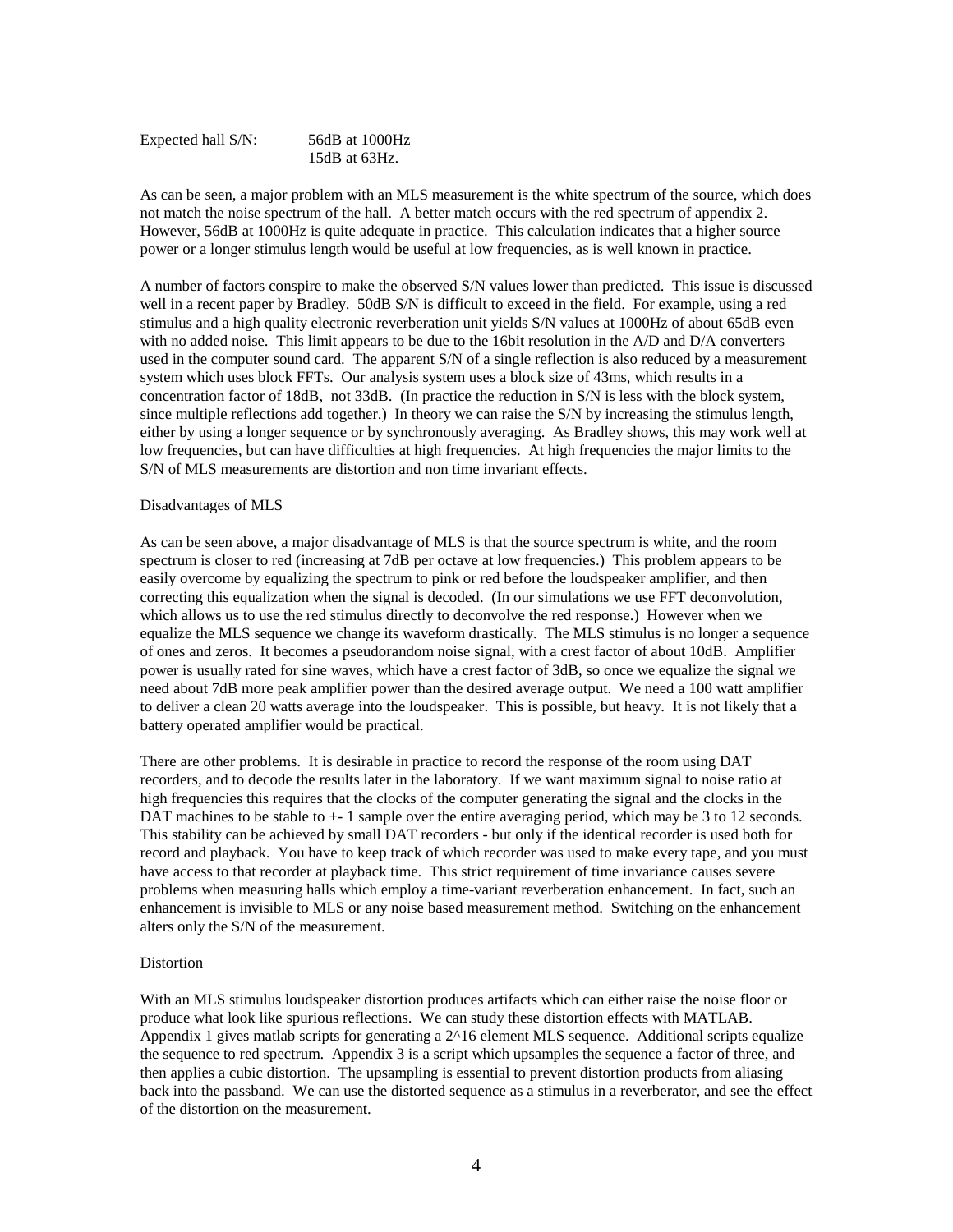The effect of distortion on an MLS sequence is well known. Figure 7 shows the result of applying the distortion in appendix 3 to the MLS sequence in appendix 1, and then decoding with the script in appendix 4.

The result is both an increase in the noise level and spurious reflections. The positions of the spurious reflections depend on the value used as a seed. When the distorted stimulus is used to make a measurement on a reverberation unit there is considerable alteration of the impulse response. Figure 8 shows the effect of the distortion on a measurement. The increase in the noise level occurs primarily at high frequencies, with frequencies below 1000Hz showing little increase in noise, but considerable distortion of the impulse response.

The reflection-like artifacts depend on the equalization applied between the stimulus and the distortion. If we convert the MLS signal to red spectrum before the distortion is applied, and then decode with the undistorted red spectrum MLS, the distortion no longer generates the spurious reflections. However, there is a substantial increase in the noise level, and this increase is only weakly dependent on frequency. See figure 9. A similar experiment with an equalization to a pink spectrum produces noticable artifacts, but at a much lower level than with the unequalized signal. See figure 10.

### Time variance

In addition any property of the room which causes the impulse response to vary during the measurement will interfere with an MLS system. There are many such properties in an occupied hall. A full audience generates a lot of heat, as does the lighting. There is considerable air convection as a consequence. The audience is not stationary. They squirm, and the details of the reflections off individuals is important to an MLS measurement. In our experience S/N ratios greater than 40dB are difficult to achieve in a large occupied hall (with any measurement techinque, including MLS with averaging.) As we would expect, the high frequencies are more affected by time variance than the low frequencies.

# Systematic error in RT from averaging MLS

Worse still, the lack of time invariance creates a systematic error in the reverberation time, particularly at high frequencies. See Bradley. The reason for this is that synchronous averaging works well in the early part of the decay, where small perturbations in the boundary conditions in the room have not affected the phase of the impulse response very much. As the sound decays these boundary conditions become much more important, and the sound appears to decay quicker when several repeats of the stimulus are summed in a phase sensitive way.

### A better way: - sine sweeps

Fortunately, the computational efficiency of the Hadamard transform in decoding MLS sequences is no longer very important. MLS as suggested by Schroeder is thus largely obsolete. Modern computers and Fourrier transform techniques allow us to use nearly any broad band signal as a stimulus for measuring rooms. Is there an optimum choice for a stimulus for occupied hall measurements?

Swept frequency sinusoids have a long history in room measurement. The Time Delay Spectrometry (TDS) system from Heyser exploited slow linear sweeps, which are easy to decode into an impulse response. Linear sweeps decoded with FFTs were used by Berkhout, and by many Japanese researchers.

Dana Kirkegaard and Sunil Puria have suggested using a 2 second logarithmic sweep, going from high frequencies to low frequencies. They have tried this system in rooms, and have reported some very good signal to noise figures. (Presentations at Acoustical Society meetings.) Their work inspired our current work into sweep stimuli.

Distortion effects with sweep stimuli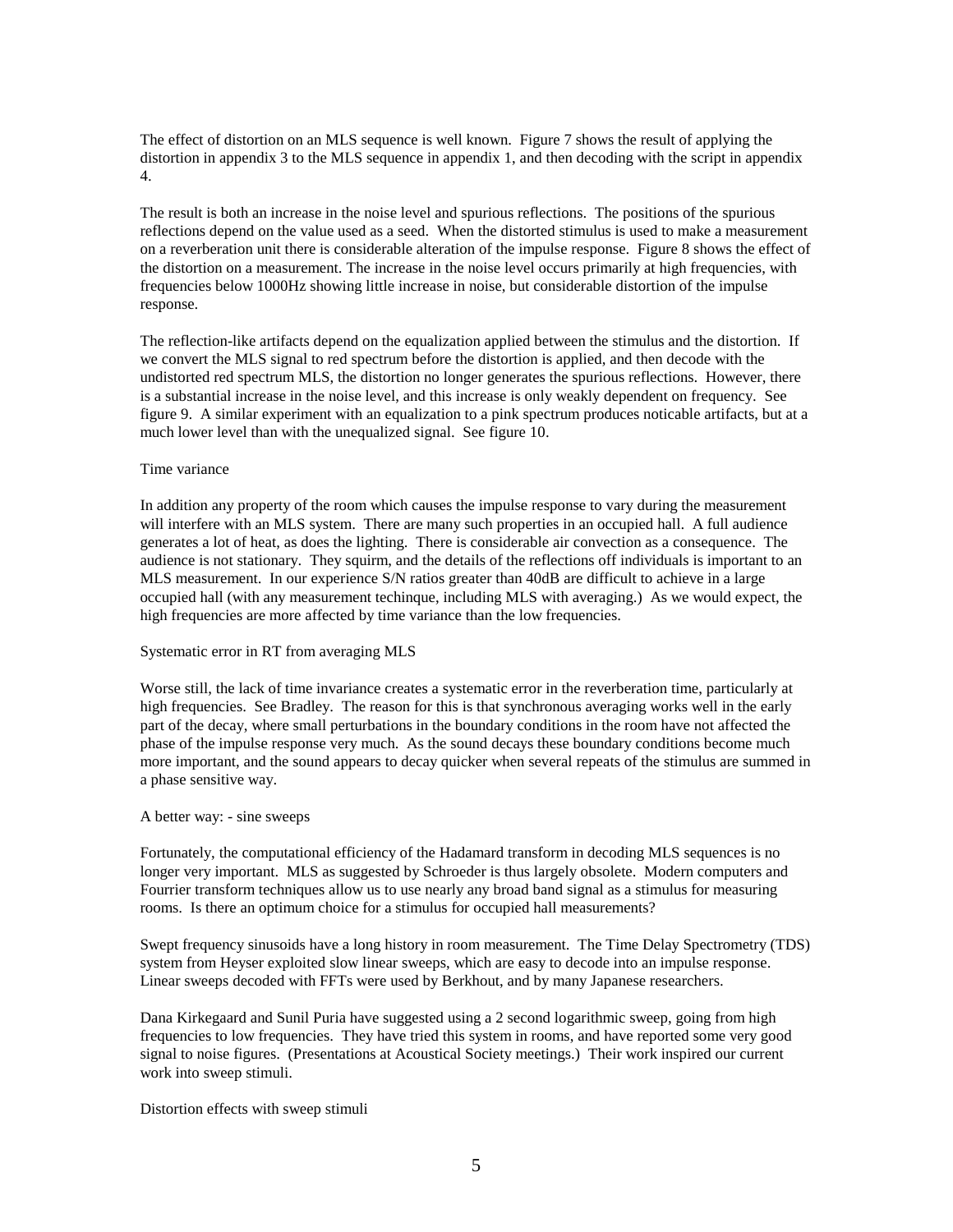Sweep stimuli have many advantages over MLS stimuli for room measurement, and these will be discussed below. However, broadband sweeps are not immune from the effects of distortion. For example, if we pass the sweep used by Kirkegaard and Puria through the non linear distortion in appendix 3, the waterfall of figure 11results.

Distortion of a sweep stimulus does not manifest itself as noise, but as a spurious reflection somewhere in the deconvolved impulse response. This is because a harmonic of the input frequency appears identical to a time delayed reflection. When the sweep rate is logarithmic the apparent delay for any given distortion product is independent of frequency. The apparent time delay depends only on the harmonic order. The resulting serious distortion of the impulse response resembles the problems with a white spectrum MLS stimulus. As can be seen from figure 11 and 12, sweep stimuli are capable of excellent S/N ratios in room measurement, but it is not clear you can believe the results!

There are work-arounds. Anders Gade developed a measurement system which uses sweep stimuli which cover only two octave bands at a time. Harmonics of the stimuli are allowed to decay before the next frequency range is measured. This system is not sensitive to harmonic distortion, but it takes a long time to run.

After considerable trial and error, the best stimulus to emerge in our work is similar to the solution by Gade. It is based on sinewave sweeps, and includes a pause to allow the worst harmonics from the loudspeaker to decay. The stimulus is designed to match the properties of the loudspeaker and the room.

The drivers used in our dodecahedral loudspeaker produce about 30% harmonic distortion at 100Hz when the array is driven with 10 watts. (A better one is coming soon.) Above the resonant frequency of 300Hz distortion is quite low. Our stimulus sweeps from 70Hz to 200Hz in 2 seconds, with a time variation which produces an energy boost of 12dB per octave as frequency decreases. The 12dB per octave spectrum was chosen to match the response of the room and the loudspeaker, which has poor bass response. The stimulus then pauses for 1 second to let the distortion products decay. We then sweep from 200Hz to 11kHz exponentially in 1.25 seconds, producing a pink power spectrum over this range. This is followed by 1.75 seconds of silence. The silence at the end rounds out the stimulus to 2^17 samples, and allows measurement of the weaker reflections from high frequencies to occur when the hall is not being excited by the stimulus. (The time limit of 1.75 seconds limits the maximum RT which can be measured at high frequencies unless the stimulus is repeated without pause.)

The stimulus is generated in the time domain by the Matlab script in Appendix 4. To find the equation for the rate of increase of phase with time we solve the differential equation for the phase increment, which yields an exponential function for a pink spectrum, an inverse square root function for a red spectrum, and an inverse cube root function for the desired 12dB per octave curve. The solutions for the initial conditions are in appendix 4. In Appendix 4 some care is taken to make sure that phase is maintained between the fade down at the end of the low frequency sweep and the fade up at the beginning of the high frequency sweep. It is not clear such coherence is needed, but I was trying to avoid a dip in the total power at the crossover. The sweep is  $2^{\wedge}17$  samples long, which is about 6 seconds at 22050Hz sample rate.

In practice, we convert the stimulus to a .wav file using the script in appendix 5, and then play it from the computer using a standard 16 bit sound card. We record the stimulus on a DAT recorder so it repeats every 10 seconds. (Ideally the stimulus should repeat with no pause. This would allow reverberation times > 2 seconds to be accurately measured at high frequencies.) We then walk around the hall with another DAT recorder, making measurements wherever needed. In an occupied hall it is better to have numerous recorders scattered around the audience and stage. We have found that this stimulus is quite tolerant of speed variation and wow and flutter. A standard cassette recorder gives results nearly identical to a DAT. (Turning off the Dolby B circuit is recommended. See figure 14.)

The responses from the recorders are entered into the computer through the same sound card. It is usually easy to see the beginning of the second sweep in a windows sound editor, and one can edit the computer file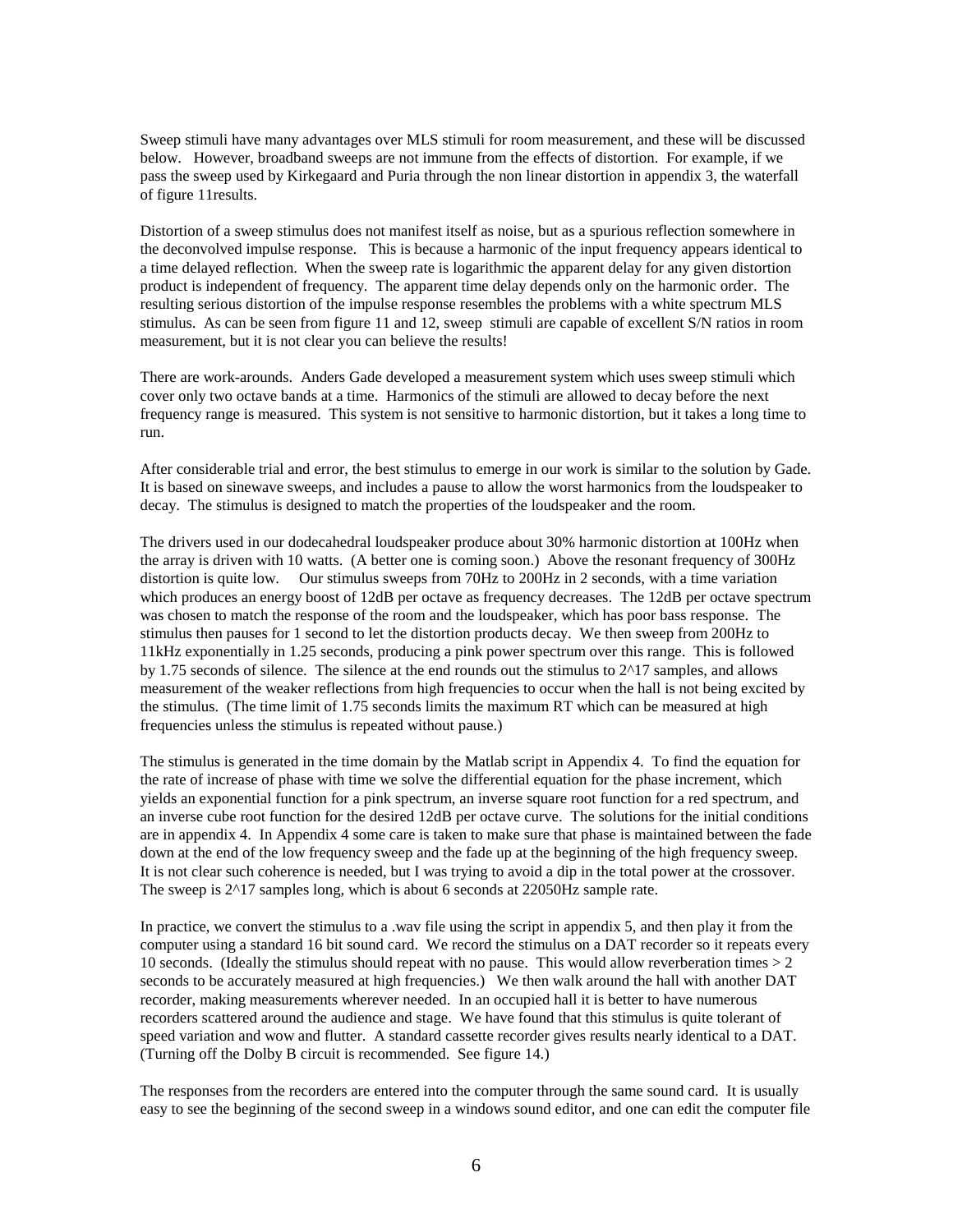so this starts just after 3 seconds. Once the file is in the computer additional Matlab scripts read the .wav files, and decode the results into the impulse response. The deconvolution of a stereo impulse response takes less than one minute on a 100mHz 486 laptop. 12 mbytes or more memory is recommended. Once the impulse responses have been deconvolved they can be analyzed with Matlab routines, or they can be used as input to another analysis system. The one we wrote for our own use was designed to work in conjunction with the Hypersignal program, but we are rewriting it to work with matlab and a commercial analysis system. The current version is available from the author.

The sweep measurement system in its current form allows complete hall measurements to be made and analyzed using a minimum of equipment: A laptop computer, one or more portable DAT machines, a binaural microphone, a battery powered amplifier, and an omnidirectional speaker. All these componants can be packed in small handbag and carried on an airplane. I have only once been questioned about the peculiar x-ray image of the loudspeaker. (However baggage checking the speaker and amp is recommended.)

The procedure for decoding a response in matlab is: First generate the stimulus with appendix 4. Then take the FFT of this using appendix 5. This will store the fft on disk as fstim.mat. Now read the .wav file from the response with Appendix 10, trig.m. (This assumes a stereo .wav file.) The result will be the vectors dl and dr. Now run bdcnv.m. The output will be the two impulse responses il and ir. Now run snipit.m. This will find the direct sound, and edit the impulses to 2 seconds length. The result will be the vectors il an ir, which can be written in Hypersignal format with Appendix 11, hwrite.m.

## **Distortion**

Figure 13 shows the effect of cubic distortion on the our sweep stimulus. The distortion products from the low frequency sweep are decoded into the time period beyond 3 seconds, where they can easily be edited away and ignored. The third harmonic distortion from the high frequency log sweep decodes about 300ms before the direct sound. In practice this means that most of the distortion in an impulse response will decode to a time before time zero, where again it is easy to ignore. Distortion in reflections which are more than 300ms delayed will decode into the region of interest, but if the distortion of the loudspeaker is small enough these artifacts will be masked by the strength of the real reflections and direct sound in this time range.

### Short sweeps

A disadvantage of lengthy stimuli such as MLS is that the stimulus is turned on during the measurement. You must rely on the linearity and the stability of the analysis system to extract very small amounts of reflected energy in the presence of the continuing stimulus. This is not a problem for impulsive stimuli. With these we can measure the reflections directly. It is also not a problem if the system under test varies with time - we will accurately measure a snapshot of the system. Small amounts of distortion in the measurement system do not affect the results. Some of the advantages of an impulsive measurement can be retained with a sweep measurement if sweep is short enough. If we only briefly excite the hall, we can measure the low-level late reflections without having to extract them from the continuing stimulus. Thus the sweeps we have chosen are deliberately short - a compromise between the need for high linearity and the need to deliver significant power into the room. An inherent property of a sweep stimulus is that the system under test need only be time stationary over a time period equal to the time it takes for the stimulus to sweep through the frequency range of our analysis filters. The HF section of our sweep takes about 200ms to sweep one octave. Thus the sweep system is inherently about 10 times less sensitive to time variance than a 2 second MLS. In the presence of time variance the reflections are not eliminated - they are broadened. The total energy in a time varying reflection is preserved, but the peak amplitude is lowered. An analysis system which is sensitive to total energy (as is human hearing) will give meaningful results even if the reflections change during the 200ms period. Thus by combining short sweeps with the inherent properties of a sweep system our measurement system allows useful measurement of time varying systems.

### Battery power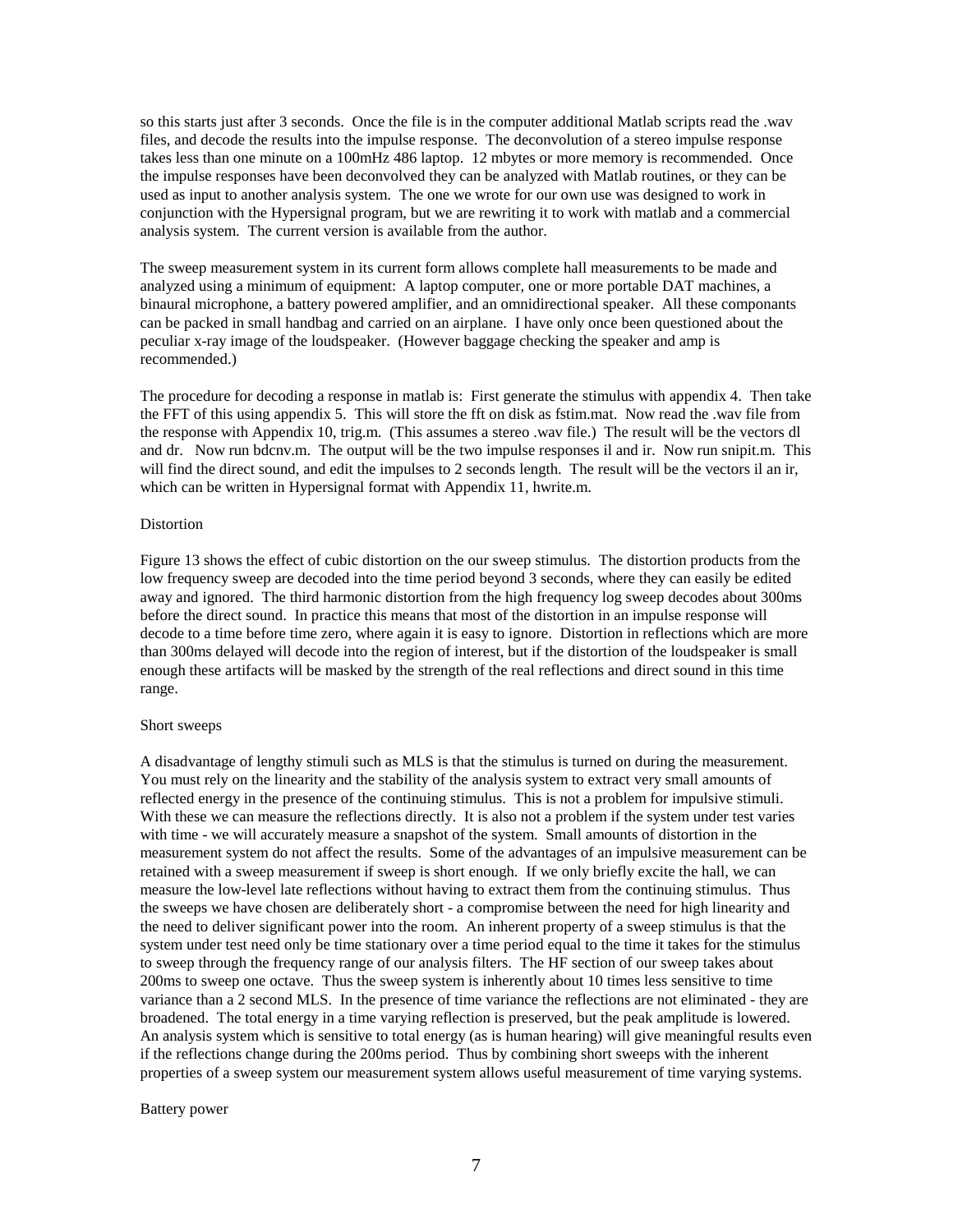The sweep stimulus is a constant amplitude sine wave. A small battery powered amplifier can drive the loudspeaker with 10 watts average output, and the combination of a DAT recorder and the amplifier can be carried in one hand, or dropped into a pocket. This allows a single person to hold the loudspeaker and move it to different positions on the stage during an occupied hall measurement. The peak loudness of the speaker/amplifier combination is about 93dB at 1 meter. This is loud, but not intolerable. Musicians do not complain when you carry this source around on stage, and the audience finds it entertaining. We made an occupied hall measurement with three loudspeaker positions with the orchestra on stage in less than 1 minute and 20 seconds using this system. The audience applauded.

Figures 14-16 show some of the results we have obtained with this system, using our FFT analysis system (43ms block time). In spite of the large block time signal to noise ratio of the measurements is quite good.

## Conclusions

We have shown that it is possible through sweep techniques to make a hall measurement system which is well suited to the needs of occupied hall measurement. Previous systems - particularly the MLS measurement systems - take a long time to set up, involve heavy equipment and lots of cables, are loud and unpleasant sounding, and take a long time to make each measurement. Sitting through a measurement with these systems is a trial for the audience, and gives the concept of occupied measurements a bad reputatation. The new system is small, light, very easy to move around, pleasant sounding, fast, and yields high quality data. Most importantly, it is perceived as quick, harmless, and entertaining by the audience. With DAT recorders the system can be accurately calibrated.

### References and Bibliography:

1. H. Alrutz, M. Schroeder 'A Fast Hadamard Transform Method for the Evaluation of Measurements using Pseudorandom Test Signals' 11th ICA Paris 1983

2. J. Barish (Borish) 'Electronic Simulation of Auditoria' Center for Computer Research in Music and Acoustics - Department of Music Report # STAN-M-18 CCRMA Stanford University

3. A. J. Berkhout, D. de Vries and M. M. Boone 'A new method to aquire impulse responses in concert halls' J. Acoust. Soc. Am. 68(1), July 1980 p179

4. J. S. Bradley 'Optimizing the Decay Range in Room Acoustics Measurements using Maximum-Length-Sequence Techniques' JAES V44 #4 p266-274 April 1996

5. D. Griesinger 'Measuring room response with All Pass Deconvolution' in 11th International Conference of hte Audio Engineering Society: Audio Test and Measurement, May 1992.

6. P. Kovitz 'Two maximal-length sequence devices for measuring room acoustics parameters' in 11th International Conference of hte Audio Engineering Society: Audio Test and Measurement, May 1992.

7. P. Kovitz 'Extensions to the image method model of sound propagation in a room' Phd thesis Penn State University 1994

8. M. R. Schroeder 'New Method of Measuring Reverberation Time' J. Acoust. Soc. Am 1965 p409 9. M. R. Schroeder 'Integrated-impulse method measuring sound decay without using impulses' JASA 66(2) p497-500 Aug. 1979

Appendix 1 - mls.m % script for mls generation in matlab % setup for 2^16 at present % warning - this is very slow  $x = 1:16$ ;  $a = zeros(size(x))$ ;  $a(1) = 1$ ; for  $i = 1:2^{\wedge}16$  $a(17)=x$ or( $a(1),a(12)$ );  $a(17)=x$ or( $a(17)$ , $a(14)$ );  $a(17)=x$ or( $a(17)$ , $a(15)$ );  $a(x)=a(x+1);$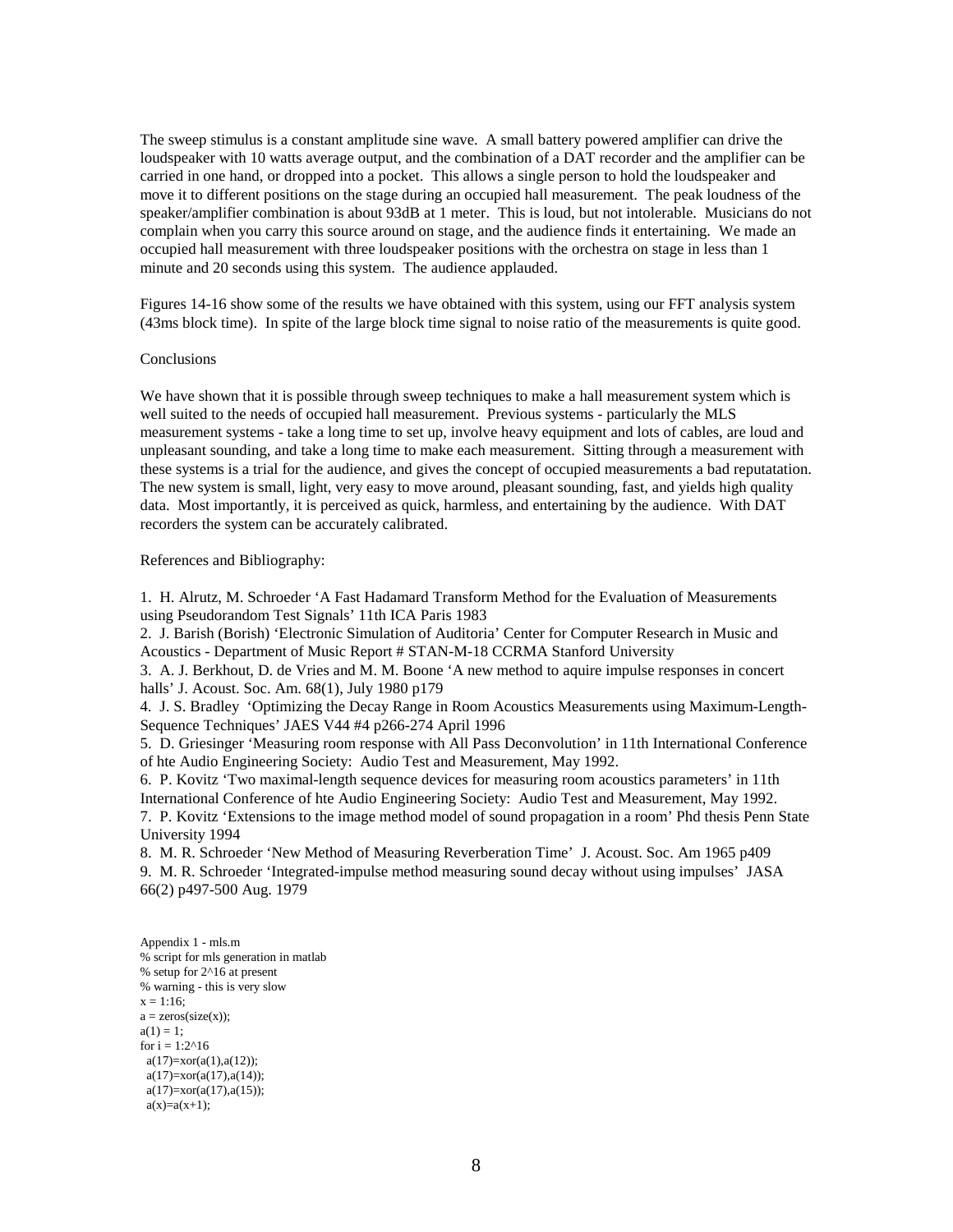$out(i)=a(1);$ end

Appendix 2 - red.m % script for a single integrator - turns white to red % input is the vector in % output is the vector out % .9915 ~=30Hz at 22050 % 60Hz is .9830 - these differences are important to the distortion % the value below of .99217 is thus about 28Hz  $a = [1 -0.99217]$ ; % scale, first feedback (positive here)  $b = [0 1]$ ; % input to output of zero, drive to first delay of 1 out=filter(b,a,in); Appendix 3 - hfdist2.m % scrip to generate distortion of a stimulus % it first upsamples to 3X the sample rate, % then distortion is applied - here cubic,  $\sim$ 15% % signal is filtered at 0.28\*new Nyquist frequency % and then down sampled again. Takes a while to run! % watch for the  $t = n$  statements to see the progress stim=stim/max(stim);  $l = length(stim);$  $a = 1:1*3$ ;  $a((1:1)*3) = \text{stim}(1:1)$ ;  $s = [1,1];$ clear stim;  $a((1:1)*3+1) = zeros(s);$  $a((1:1)*3+2) = zeros(s); t = 1$ f = fir1(50,0.28); t = 2 % fir1 generates a 50 tap fir at frequency % given by 0-1, where 1 is the nyquist  $a = filter(f, 1, a); t = 3$  $a(1:25)=[]$ ;  $a = 3 * a$ ;  $a((\text{length}(a)+1):(\text{length}(a)+50))$ =zeros(size(1:50));  $a = a - 0.5$ \*a.^3; % distortion applied here!  $t = 4$  $a = filter(f,1,a); t = 5$  $a(1:25)=$ [];  $b(1:1) = a(3*(1:1))$ ; clear a;  $t = 6$  $resp = b$ ; clear b n t; Appendix 4 - dstimt.m % MATLAB script for a stimulus for room testing. % modified 4/16/95 for a super red lf portion % modified 4/13/95 for a longer bass sweep % it starts with a linear sweep from 20 to 70Hz.

% in 0.1sec, then a 12dB per octave sweep from 60 to 200Hz.

% this fades down, and lasts about 2 seconds.

% the 200Hz tone is then continued at a constant frequency but

% zero amplitude until the second sweep starts. It fades up

% at constant frequency just before the sweep, then sweeps up

% this insures phase is coherent regardless of sample rate on % playback

% the period of zero amplitude is to let the

% harmonic distortion from the LF decay away.

% then a second sweep starts, this time 1.25 sec long log sweep from % 200Hz (fade up) to the Nyquist frequency.

% start linear:  $\text{splice} = 400$ ;  $sr = 22050$ ; %sample rate  $sl = 0.1$ ; % length of sweep in seconds fmin  $= 20$ ; % the minimum frequency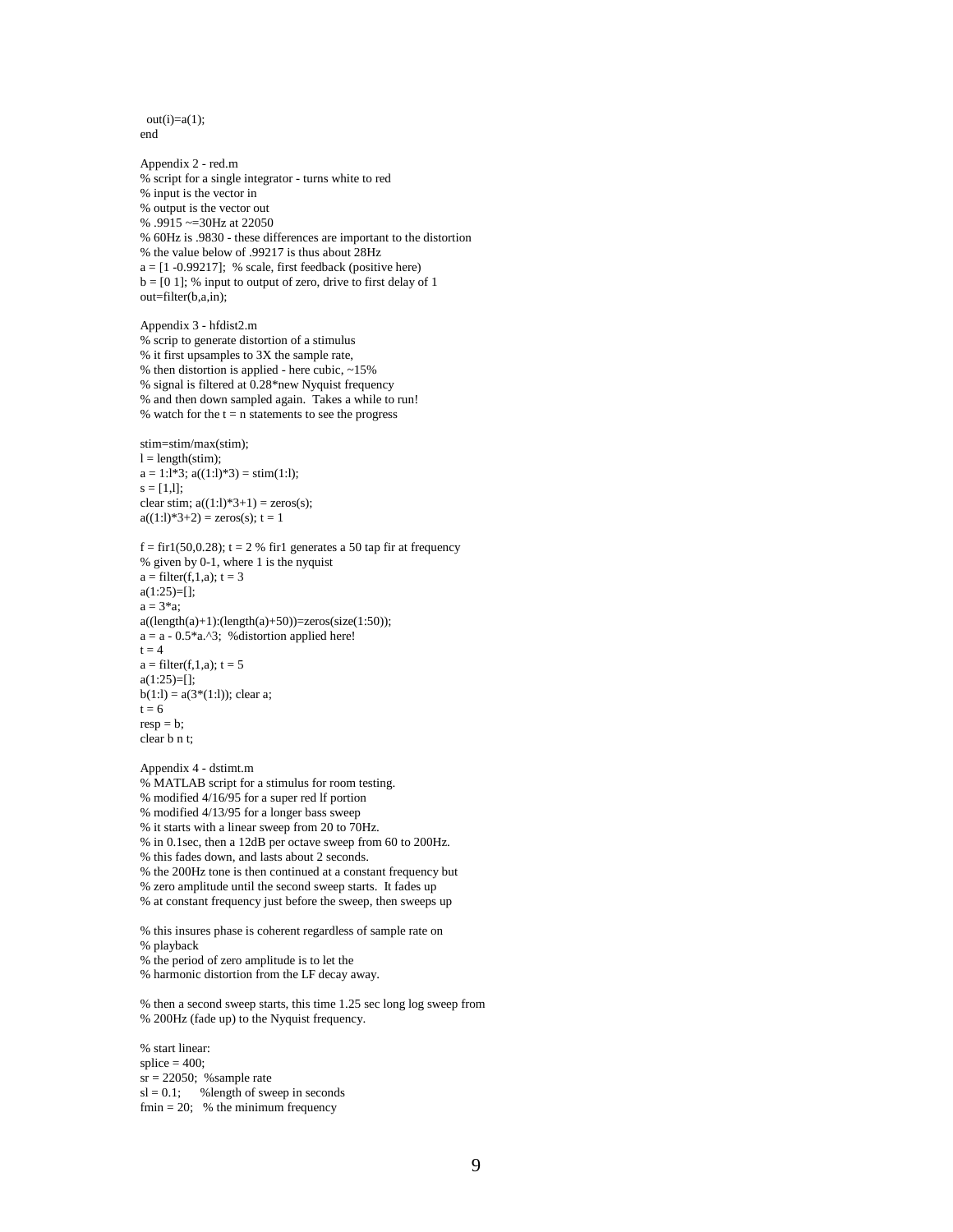$fmax = 70$ ; % the maximum frequency  $ns = sr * sl;$ % the method is to compute the jump in phase for each sample. % first we compute omega - w here % then we compute a vector which is the integral of w delta t % finally we take the sine of this vector, wt  $n = (1:ns);$ % w is the radial frequency as a function of sample number  $w = 2*pi*(fmin + (n).*(fmax-fmin)/ns)/sr;$  % linear sweep clear n; %wt is the integral of this, or the integrated phase %now do the 12dB per octave sweep % df/f^4 = cdt solved by  $f = C/t^(1/3)$ % tmin and c solved below  $sr = 22050;$  $sl = 2^{\wedge}16$ ;  $ss = 2.0$ \*sr; % try 2 second  $fmin = 70$ ;  $fmax = 200$ ; tmin =  $ss*((fmin)^3)/(fmax^3-fmin^3);$  $c = (tmin^{\wedge}(1/3))$ \*fmax;  $n = 1:ss;$ % 4/14/95 - use super red 12dB/octave wh =  $2*pi*c$ ./(((ss-n+tmin).^(1/3)).\*sr); clear n;  $n = length(wh);$  $c = length(w);$  $w(c+1:c+n) = wh(1:n)$ ; clear wh % create the constant frequency portion:  $n = 1$ :(sl-ns-ss+1); % the number of samples to fill out  $wc = zeros(size(n))$ ; clear n;  $wc = wc + w(\text{length}(w))$ ; % final frequency is held for wc  $n = length(wc);$  $c = length(w);$  $w(c+1:c+n) = wc(1:n)$ ; clear wc;  $wt = cumsum(w); clear w c n;$  $wfinal = wt(length(wt));$  $stim = sin(wt);$  clear wt; % to create the join between the low and the high we must start % the fade down and the fade up at identical parts of the % waveform. They must be both in phase and complementary % lets start the fade down at a positive zero crossing % now fade down n = ns+ss; % the sample number at the end of the first sweep % find the first positive value after rising from negative for  $x = n:n+sr/200$ if  $stim(x) > stim(x-1)$ if  $stim(x-1) \leq 0$ if  $stim(x) > 0$  break end end end end  $\mathbf{n}=\mathbf{x};$  $c = 1$ :splice; stim(n+splice-c)=stim(n+splice-c).\*(c/splice);

10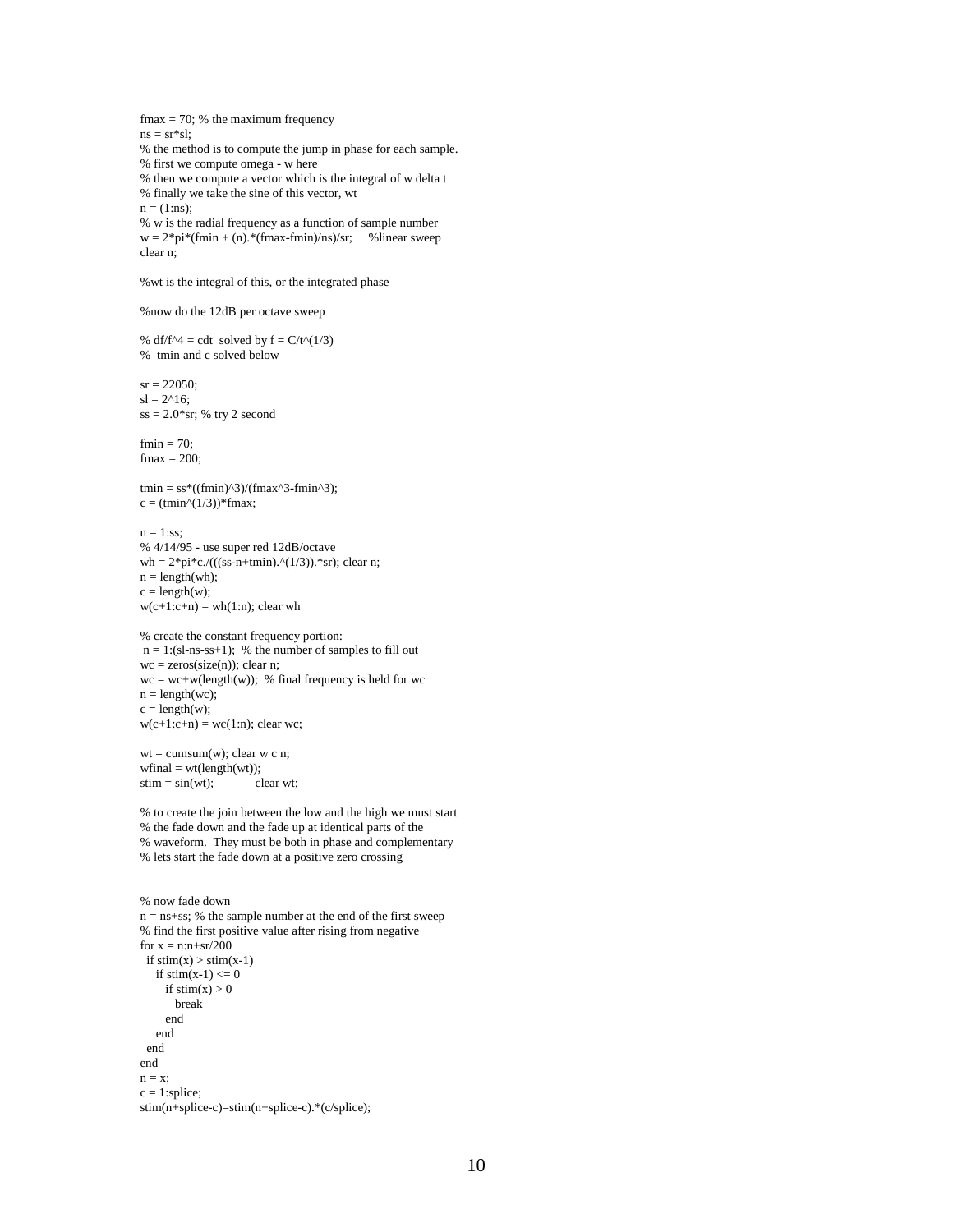```
% now find a similar phase to start the fade up
n1 = sl-sr/200-splice; %start one period before the end
% find the first positive value after rising from negative
for x = n1:n1+sr/200if stim(x) > stim(x-1)if stim(x-1) \leq 0if stim(x) > 0 break
      end
   end
 end
end
n1 = x:
c = 1:splice;
stim(n1+c)=stim(n1+c).*(c/splace);nz = n+splice:n1;stim(nz)=zeros(size(nz));
% do the fade up
% n = 1:splice;
%stim(n+sl-splice)=stim(n+sl-splice).*(n/splice);
%save stiml stim; %save the low stim for decoding
%clear stim n;
clear nz n1
% generator for a log stimulus cretated in the time domain.
% Be sure to modify file to set stimulus length in
% seconds, as well as the sample rate.
fmin = 200; % the minimum frequency
fmax = sr/2; % the maximum frequency
ss = 1.25*sr; % 1.25 second
b = (log(fmax/fnin))/ss;c = fmin*2*pi/(sr);% the method is to compute the jump in phase for each sample.
% first we compute omega - w here
% then we compute a vector which is the integral of w delta t
% finally we take the sine of this vector, wt
n = (1:ss);% w is the radial frequency as a function of sample number
w = (exp((n).*)e).*c; % log sweep - backwards
clear n;
%wt is the integral of this, or the integrated phase
wt = cumsum(w)+wfinal;clear w;
stimh = sin(wt); clear wt;
% now pad in zeros
n = ss+1:sl;stimh(n)=zeros(size(n));
clear n;
stim(sl+1:s1+s]) = stimh;clear stimh wh;
save stim stim:
Appendix 5 - bstim.m
% fft the stim
n=length(stim);
nl=n/2+1; clear n;
xc=fft(stim); clear stim;
S=xc(1:nl); clear xc;
save fstim S;
Appendix 6 - dcnv.m
% to save memory dcnv is not a function but a script. It takes as
```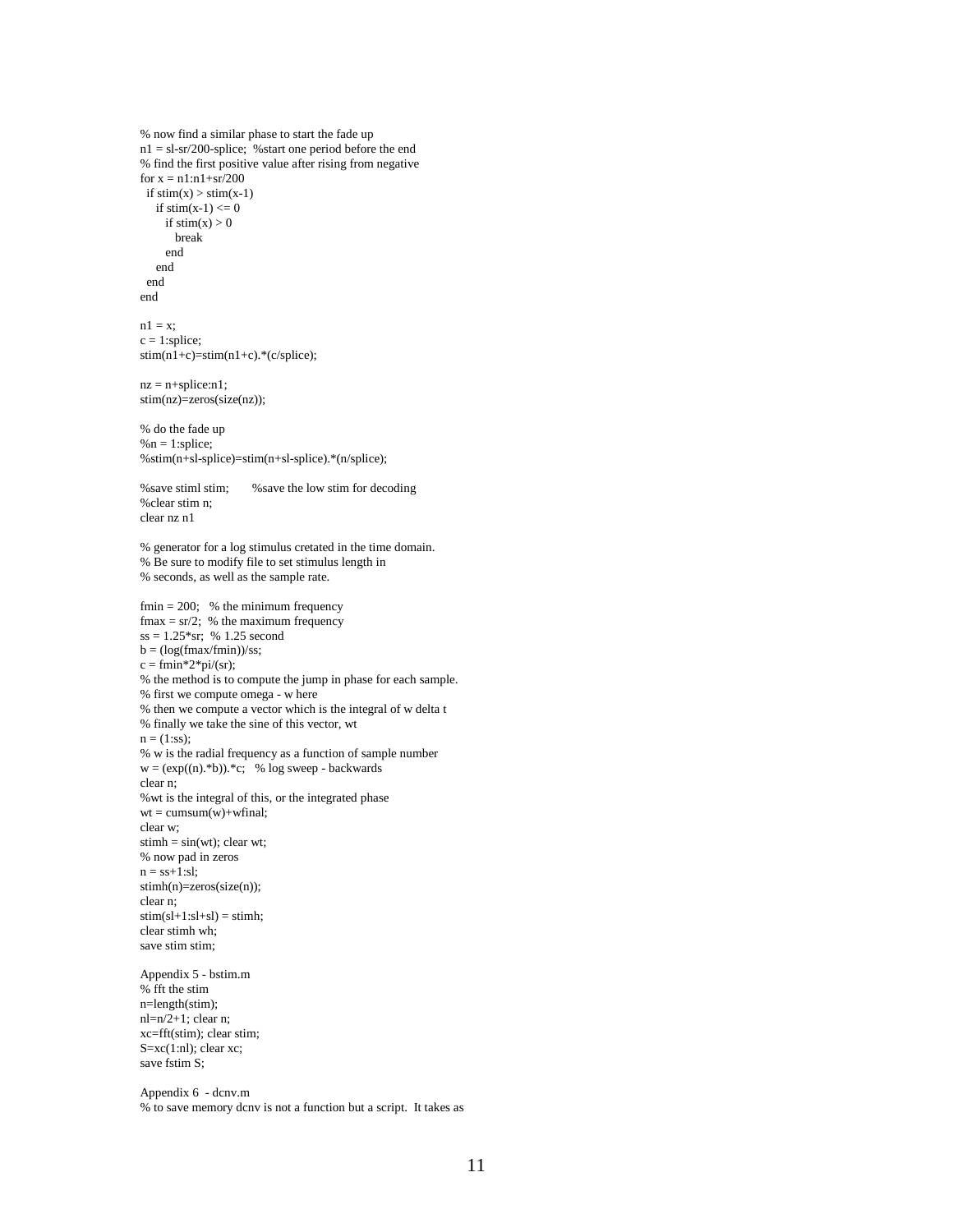% input "stim" and "resp". It leaves the vector "r" as % the resulting impulse response

%save tr resp; clear resp; % lets "pink" the spectrum by whitening S %S=(0.1913)\*S.\*(exp((1:nl)/(nl/8))); clear nl %works better without %save ts S; clear S; %1 %load tr;

% fft resp n=length(resp);  $nl=n/2+1$ ; clear n; xc=fft(resp); clear resp;  $B=xc(1:n!)$ ; clear xc;

% fstim is made from stim by bstim.m, and contains S load fstim; 2 % divide stim and resp

 $%t = \text{atan}(imag(S)/\text{real}(S))$ ; clear S;  $% SN = 10^{6*}(cos(t)+i*sin(t));$  clear t;  $R = B./S$ ;  $R(1)=1e-20;$ clear S B; 3 % transform back  $n = length(R)$ ; nl=n; clear n;  $I = conj(R(nl-1:-1:2));$  $r = length(R);$   $l = length(I);$  $R(r+1:r+1)=I(1:1);$  clear I % Y=[R,I]; clear R 1 r; r=real(ifft(R)); clear R nl;

Appendix 7 - bdcnv.m % script to decode a stereo data pair % uses the file stim.mat as the stimulus % expects the data dl and dr to be in memory, and be % an even power of two long - else it is very slow! % data is returned as il and ir

save tmpr dr clear dr resp = dl; clear dl %load stim; dcnv save tmpl r; clear; load tmpr;  $resp = dr; clear dr;$ %load stim; dcnv  $ir = r$ ; clear r; load tmpl;  $il = r$ ; clear r; [m,a]=max(abs(il(1:30000)));  $a = a-44$ ; % find the position of the maximum, and go 1ms before it  $a = 0$ ; % but lets no do this now %snip %hwrite Appendix 8 - snip.m

% snips off the front of ir and il by ammount a % and then chops at 2 seconds

% function  $[r2,r3] = \text{snip}(ir,i1,a)$  $s = size(i),$  $s1 = s(2)$ ;  $n = 1:a;$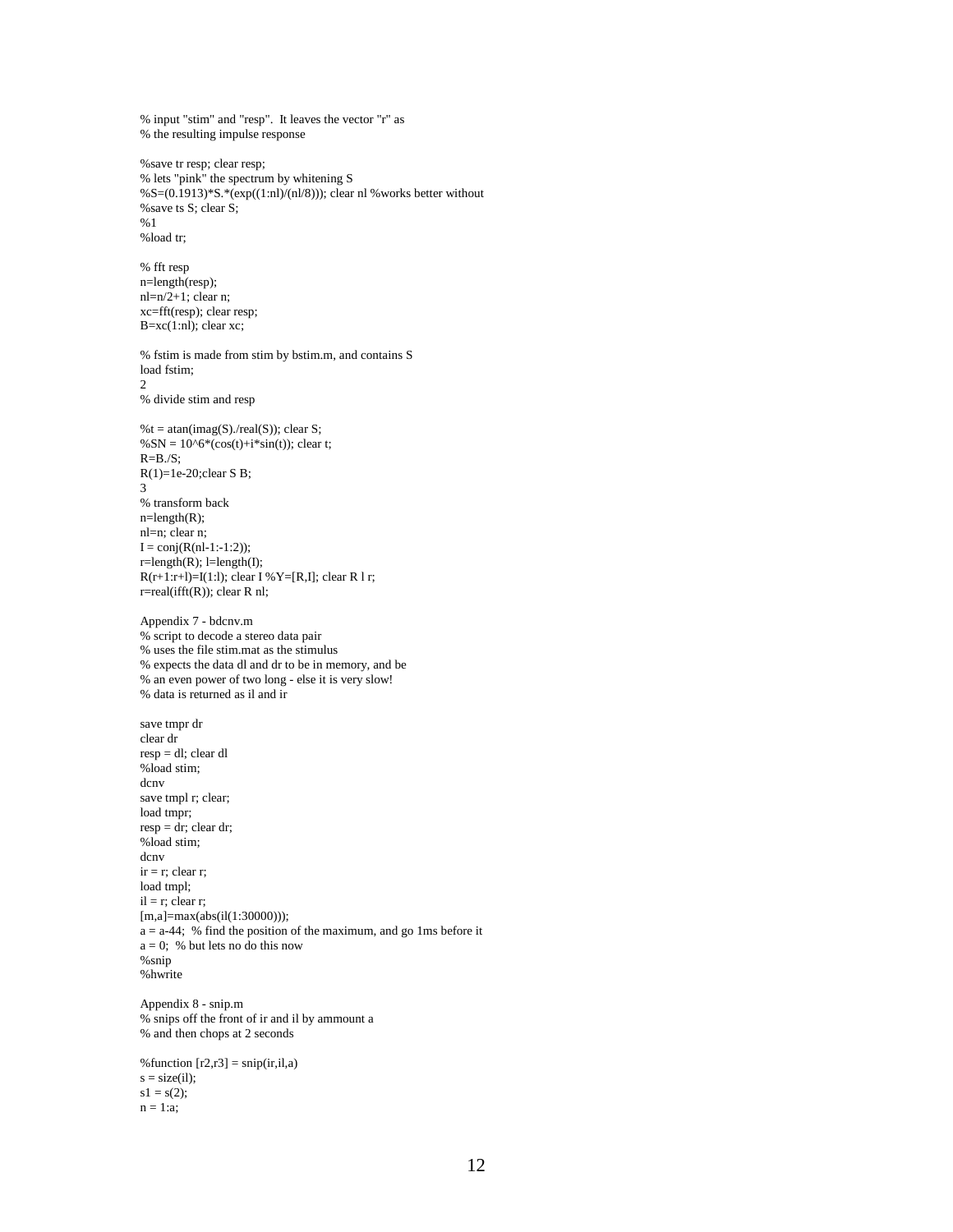```
il(n) = [];
ir(n) = [];
s = size(i);
s1 = s(2);il(44101:s1)=[];
ir(44101:s1)=[];
Appendix 9 snipit.m
% snipit - find value greater than trig and snip on it in stereo
% uses value in il as a trig for il and ir
trigv = 50;
s = size(il); % find the number of points
for n = 0:floor(s(2)/1000)
 [m,i] = max(abs(il(1000*n+1:1000*n+1000)));if m > trigy
    break
  end
end
n
il(1:1000*n) = [];ir(1:1000*n) = [];for i = 1:1000if abs(il(i)) > trigv; break
   end
end
i = i - 43;if i < 0i = 0;end
a = i;
clear i n trigv
snip
Appendix 10 - trig.m
% read a wave file, trigger
% input is x ='path and filename' with .wav extention
% output for stereo is dl, dr 2^17 length
% function d=trig(x)trigv = 0;
file = fopen(x, 'r');% throw away the header
header = \frac{freq(file, 32, 'short')}{.}length = 2^{19}; % try to read lots of data
d = fread(file,length,'short');
% now throw away the start before the trigger
% because matlab is so slow for for loops, this uses a max
s = size(d); % find the number of points
for n = 0:floor(s(1)/1000)
  [m,i] = max(abs(d(1000*n+1:1000*n+1000)));if m > trigy
    break
  end
end
n
d(1:1000*n) = [;
% now i points to a block which has a value in it > trigv
% we have to narrow it down some more
s = size(d); % find the number of points
for n = 0:floor(s(1)/100)
```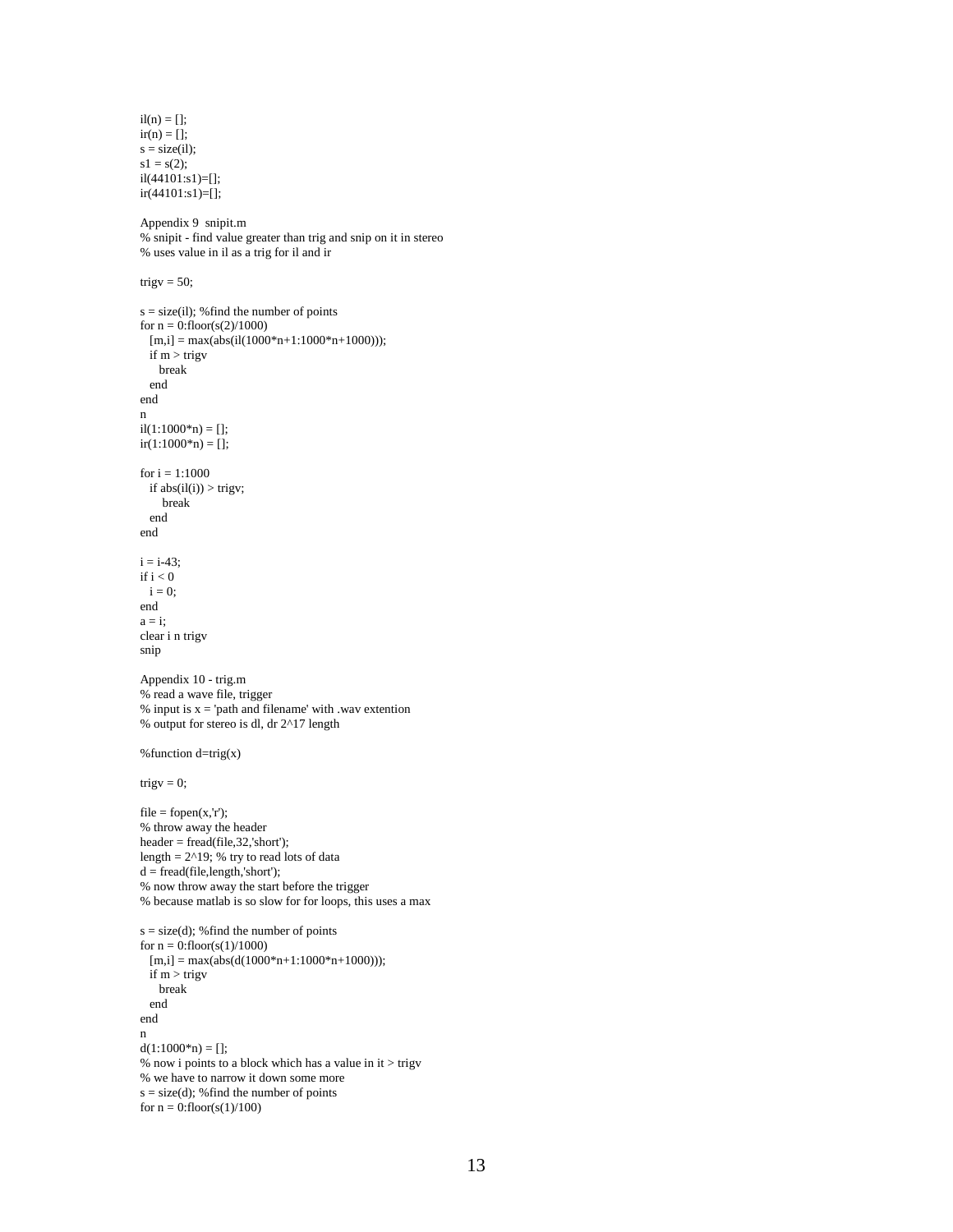```
[m,i] = max(abs(d(100*n+1:100*n+100))); if m > trigv
    break
  end
end
d(1:100*n) = [];
% now i points to a block which has a value in it > trigv
% we have to narrow it down some more
s = size(d); % find the number of points
for n = 0:floor(s(1)/10)
 [m,i] = max(abs(d(10*n+1:10*n+10)));
 if m > trigy
    break
  end
end
d(1:10*n) = \Boxif rem(d,2)!= 0
 d(1) = [;
end
% there is some evidence for a 256 sample trailer in a .wav file
% so lets get rid of it
s = size(d);d(s(1)-256:s(1))=[];
s = size(d);if s(1) < 2^{\land}18n = s(1)+1:2^{n}18;d(n) = zeros(size(n));end
s = size(d);n = 1:s(1)/2;
dl(n) = d((n-1)*2+1);dr(n) = d(n*2);fclose(file);
clear n s header m i d file length trigv
Appendix 11 - hwrite.m
% write a hypersignal file - here a stereo file with input data
% il and ir for the stereo channels
% data is normalized to 32767 - comment this out
% if unneeded
% where data is a vector. Modify this file
% to set header values as indicated.
% these values for 22.050k sample rate stereo data
%function count = hwrite(data)
s = size(i),n = 1: s(2);data(2*n-1)=il(n);data(2*n)=ir(n);%clear il ir;
s = size(data);length = s(2);
m = max(abs(data));data = 32767.*data./m;
header(1) = 32767; % max amplitude
header(2) = 2205; % framesize
header(3) = 22050; % fs_lo, sampling frequency low - up to 32767
header(4) = 0; % fftord
header(10) = fix(length/16384); % numelen_hi - number of samples * 16384
header(5) = length-16384*header(10); % numelen lo
```
% number of samples up to 16384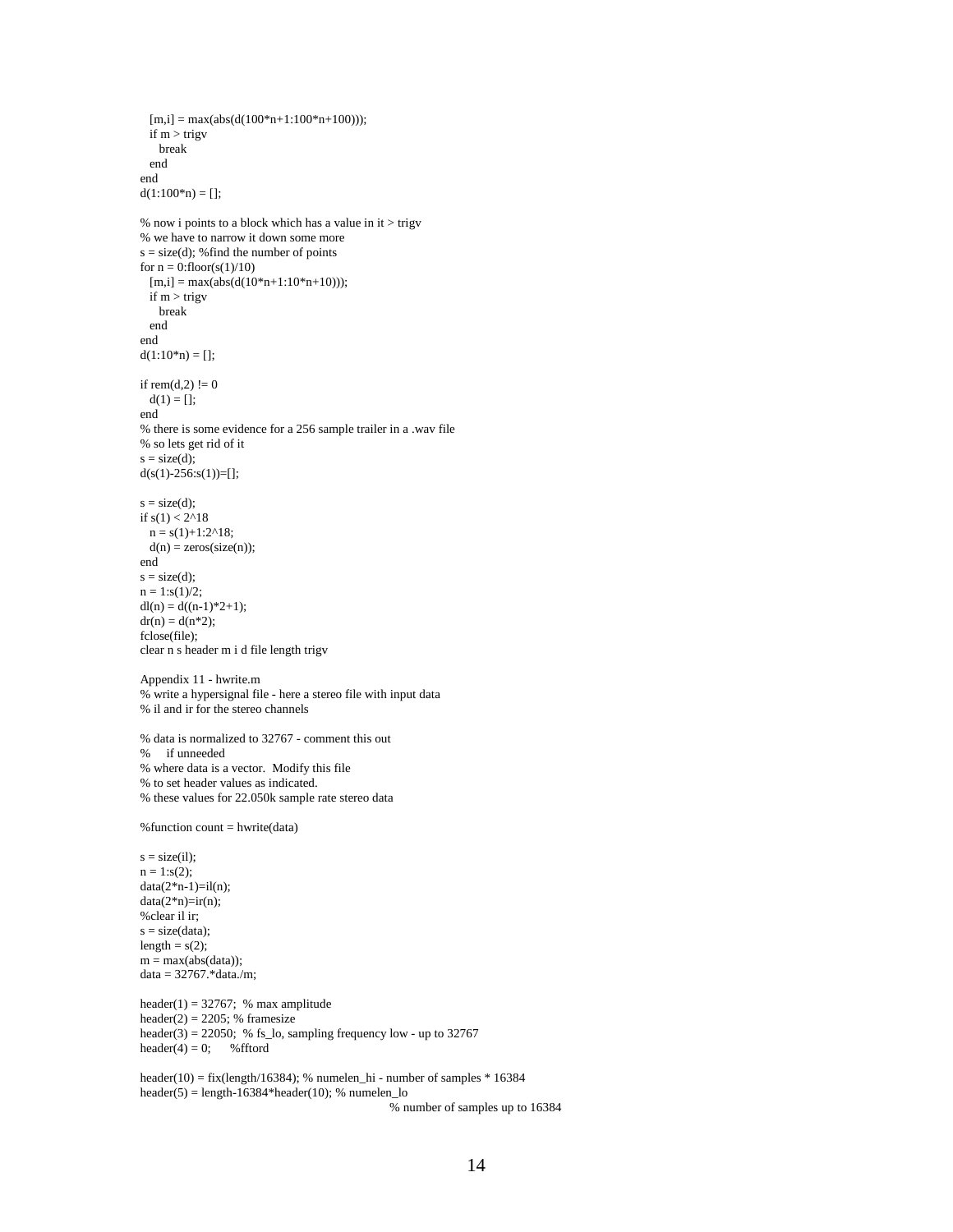```
header(6) = 0; <br>
\% overlap<br>
header(7) = 0; <br>
\% typedata
header(7) = 0;
header(8) = 1; % (number of interleaved channels)-1 (0 for mono)<br>header(9) = 0; % fs_hi - sample rate * 32768
                                    \%fs_hi - sample rate * 32768
ofile = fopen('\t.tim','w');
count = fwrite(ofile,header,'ushort')
count = fwrite(ofile,data,'short')
%count = fwrite(ofile,data,'short')
fclose(ofile);
Appendix 12 - wave.m
% script to meld a new data block into a wave file
% must have a .wav file with zeros of greater length
% we will use one called 'chirp.wav' assumed mono
% new data is the vector d - assumed mono
% output is the file test.wav - mono
x = 'chirp.wav';file = fopen(x, 'r');d = d.*30000/max(d); % not all the way up!
s = size(d)d1 = \text{fread}(\text{file}, 2^{\land}19, \text{'short'});s1 = size(d1)s = size(d);if s1(1) - 256 < s(2)s(2) = s1(1)-257;end
d1(32+1:32+s(2)) = d(1:s(2));fclose(file)
x = 'test.wav';file = fopen(x, 'w');count =fwrite(file,d1,'short');
fclose(file);
```
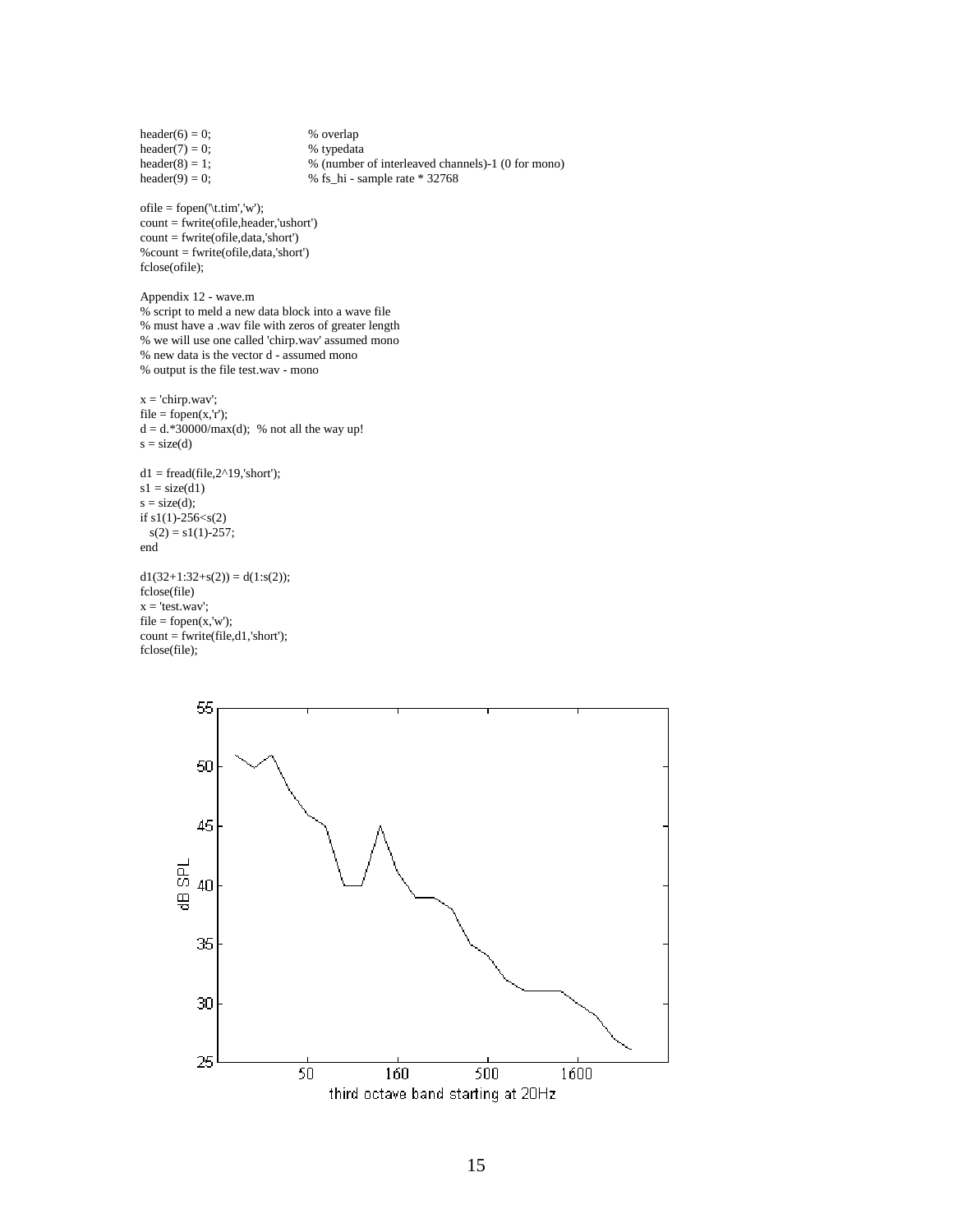Figure 1: Hall background noise during pauses between sweep measurements, 3000 seat hall, fully occupied with audience and orchestra. Audience requested to be quiet. Microphone on-stage, concertmaster position. Note the wide range 4dB per octave slope.



Figure 2: Spectrum of a pistol shot in a large hall. This is a smoothed FFT. To be comparable to figure 1 there should be an additional decrease of 3dB per octave as frequency drops. Note the approximate 10dB per octave decrease below 1000Hz, which corresponds to a 13dB per octave drop on a 1/3 octave scale. When we compare this to figure 1 we see the spectrum is suboptimal by  $\sim$ 17dB per octave below 1000Hz. The cause of the rise below 100Hz is not known.

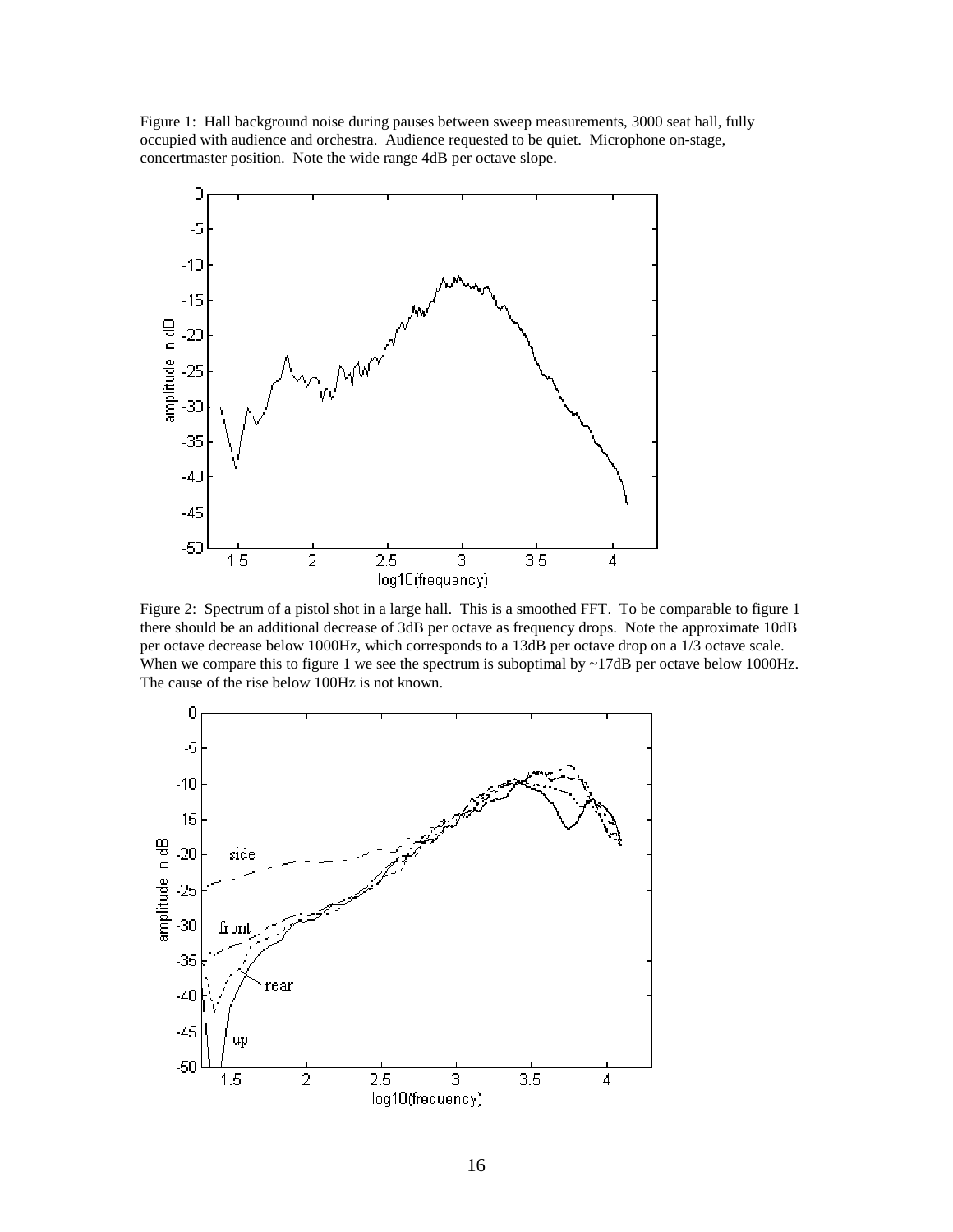Figure 3: Anechoic spectra from a cap pistol in 4 simultaneous directions. This is a smoothed FFT. On this graph a white spectrum would appear flat. Note the apparant lack of omnidirectionalily at LF.



Figure 4: Spectra from a balloon in several directions. Balloon burst with a knife from the rear direction, moving toward the front direction. Smoothed FFT.



Figure 5: The same as figure 4, but a different balloon. - Note the low frequency directional behavior is quite different.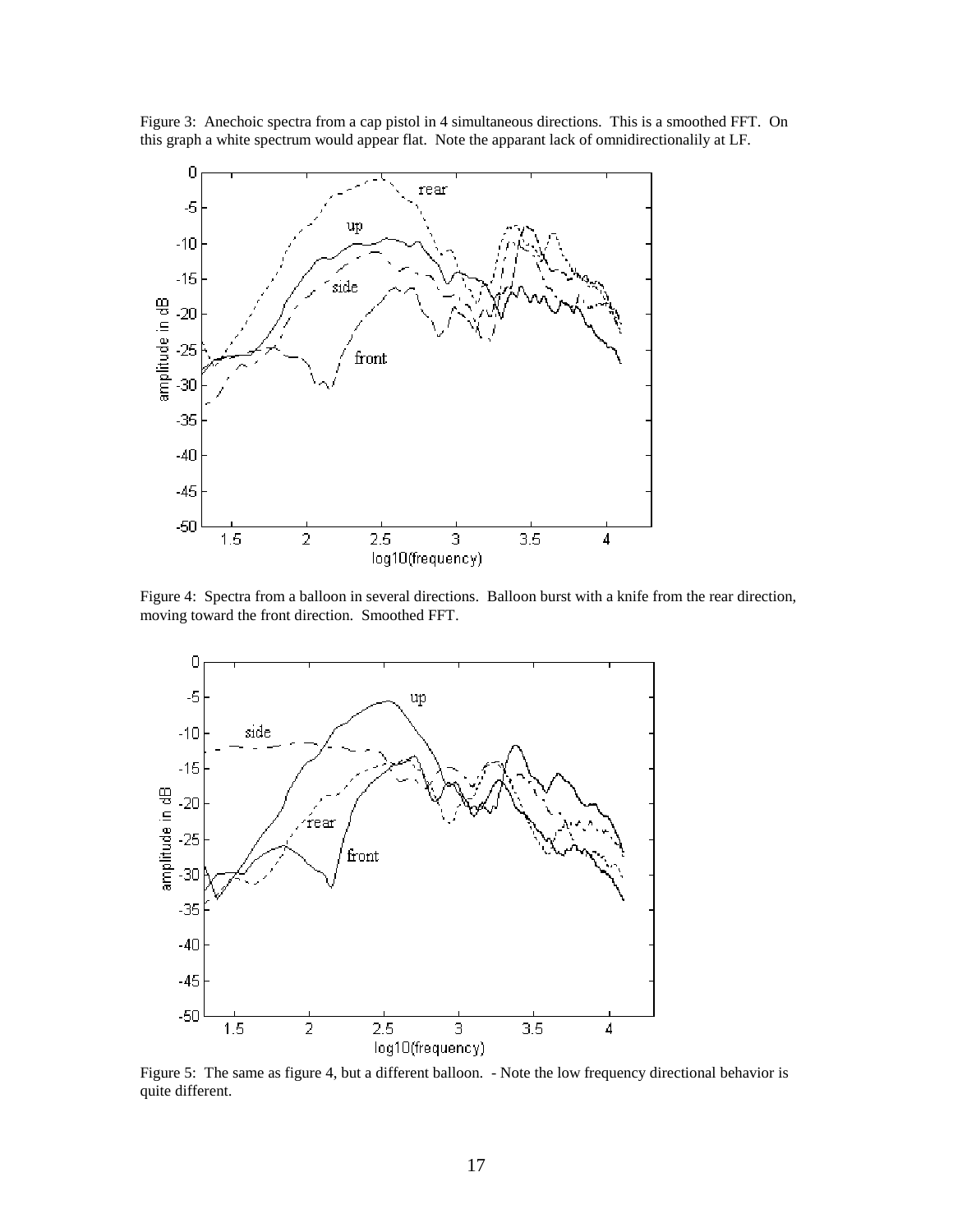

Figure 6: Spectra of a single hand clap in four directions. Smoothed FFT



Figure 7: Deconvolution of a 2 second MLS sequence with distortion. Note the numerous spurious reflections and noise.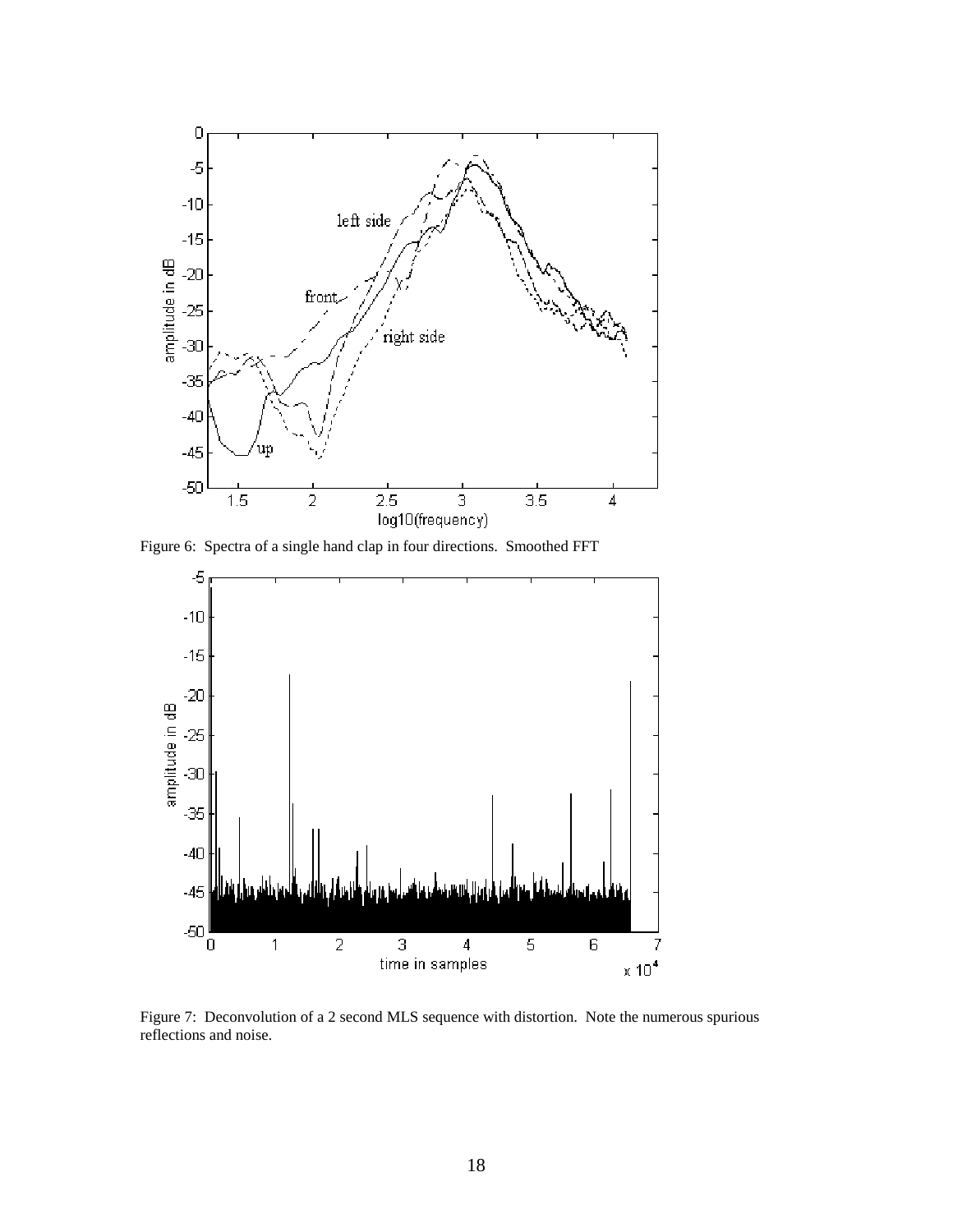

Figure 8: Distorted MLS signal used for the measurement of a reverberator, along with the same reverberator measured with undistorted MLS. 1kHz octave band, integrated in a 43ms window. Note the effect of the distortion is seen mostly in the distortion of the impulse response, not in a decrease in S/N.



Figure 9: The same reverberator measured with distorted red spectrum MLS.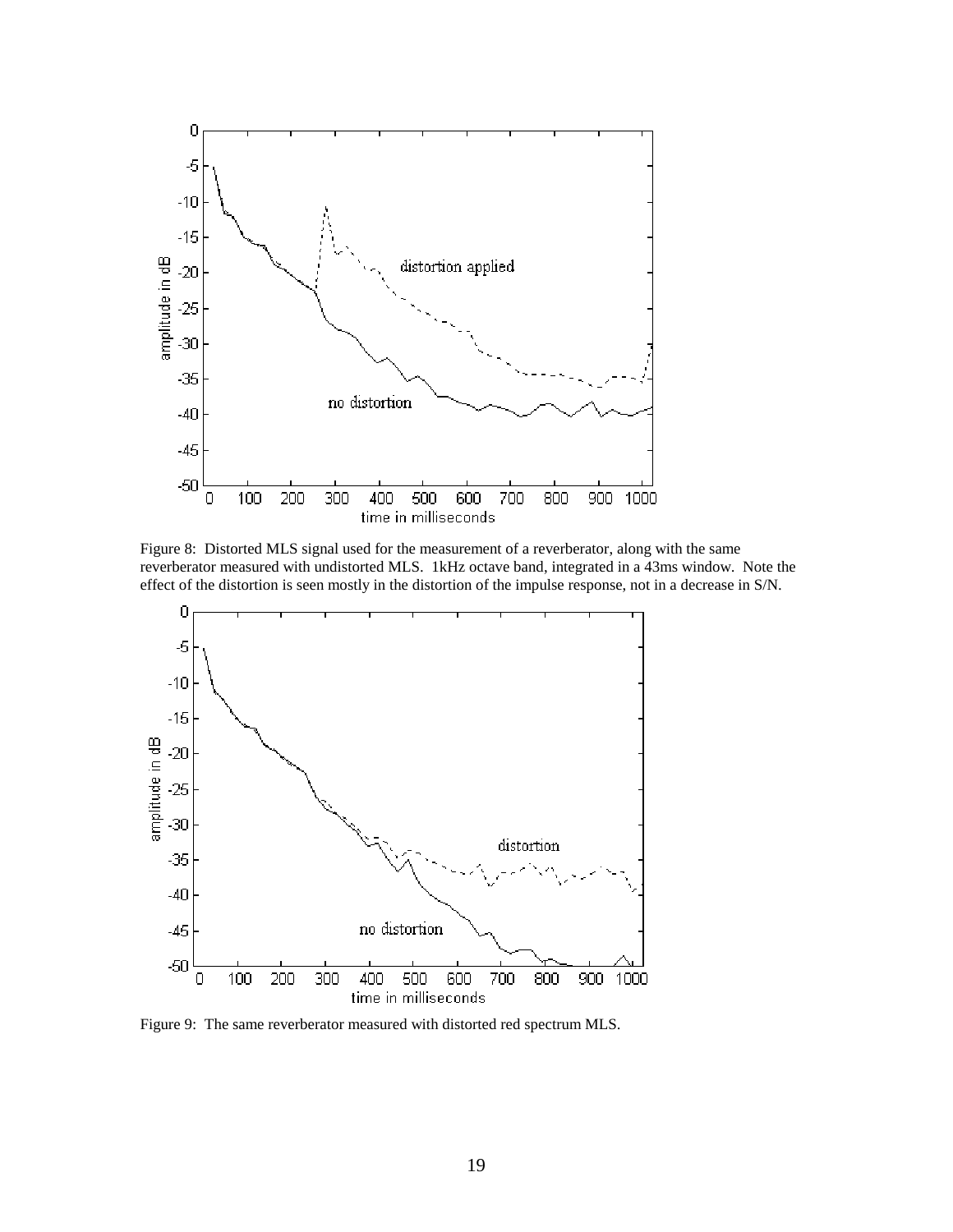

Figure 10: waterfall spectrum from distorted pink spectrum mls. Note the high increase in noise at 4kHz and above, and several reflection-like artifacts.



Figure 11: effect of cubic distortion on a logarithmic sweep stimulus going from high frequencies to low frequencies. Note the strong spurious reflection. Plotted with a block FFT analysis using 43ms blocks with 50% overlap.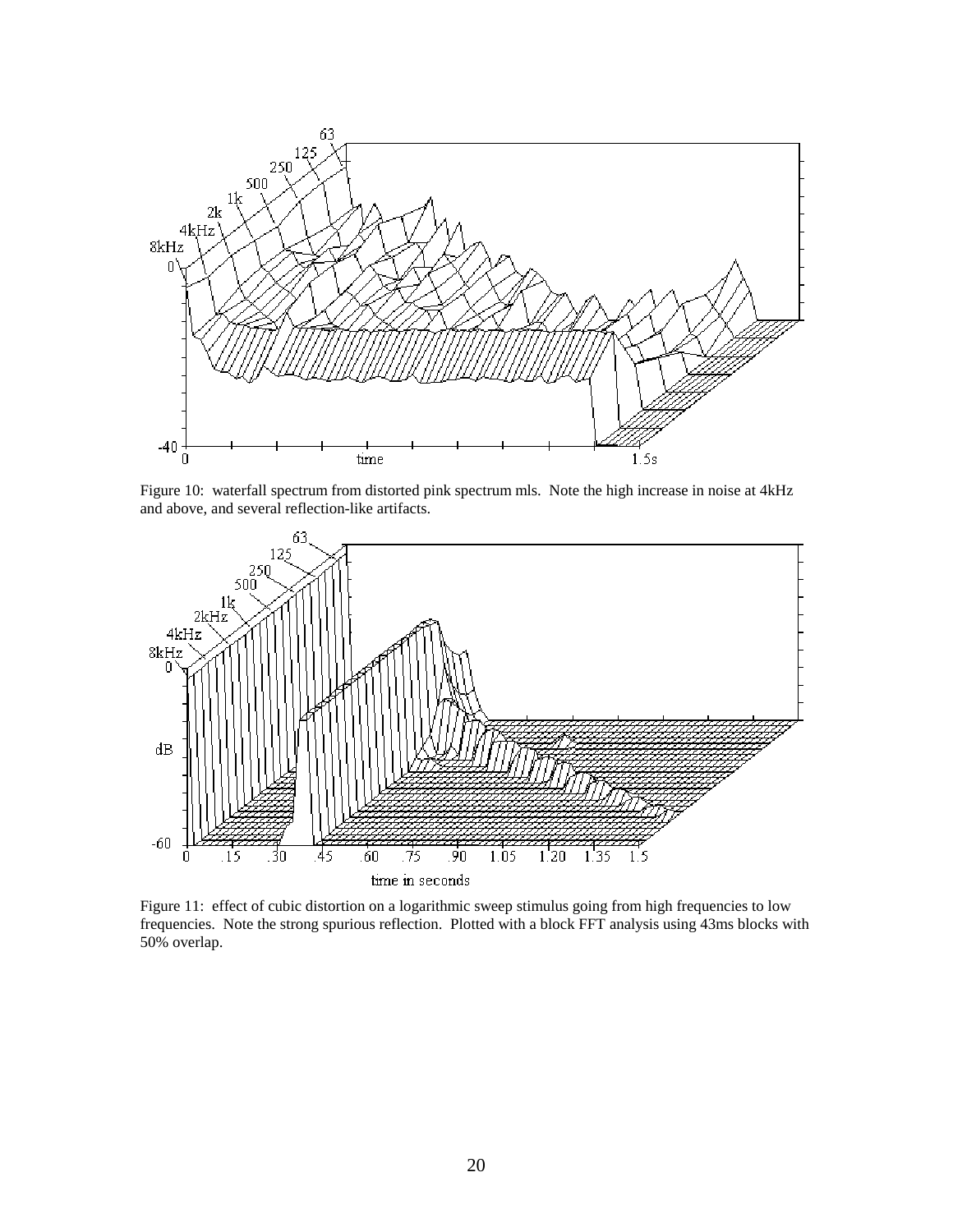

Figure 12: effect of cubic distortion on a linear sweep stimulus. Note the time delay of the spurious reflection is frequency dependent.



Figure 13: Effect of cubic distortion (x-0.5\*x^3) on the two-part sweep. Note LF distortion decodes to times > 3 seconds, and the HF distortion decodes to times >300ms before the reflection which contains the distortion (in this case the direct sound.) Typically the HF distortion is much lower than in this example. Artifacts in the region of interest are <-70dB, even with this high distortion.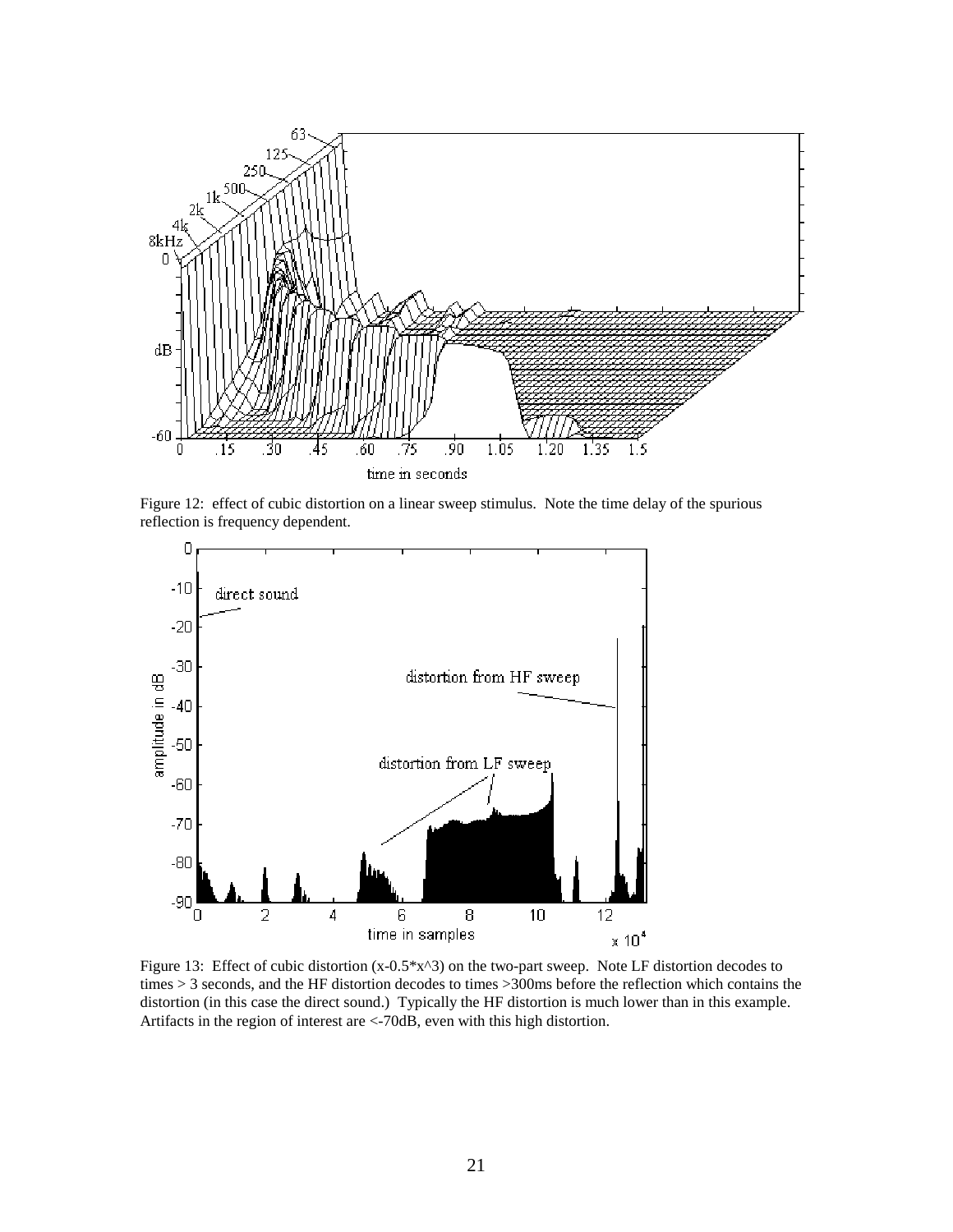

Figure 14: Medial \_\_\_ and Lateral - - - - response of the hall of figure 1, occupied with the orchestra on stage. Battery operated source hand carried on stage, binaural head connected to a standard cassette recorder in second to last row of the second balcony. 1kHz octave band.



Figure 15: Same measurement as figure 10, but the 125Hz octave band